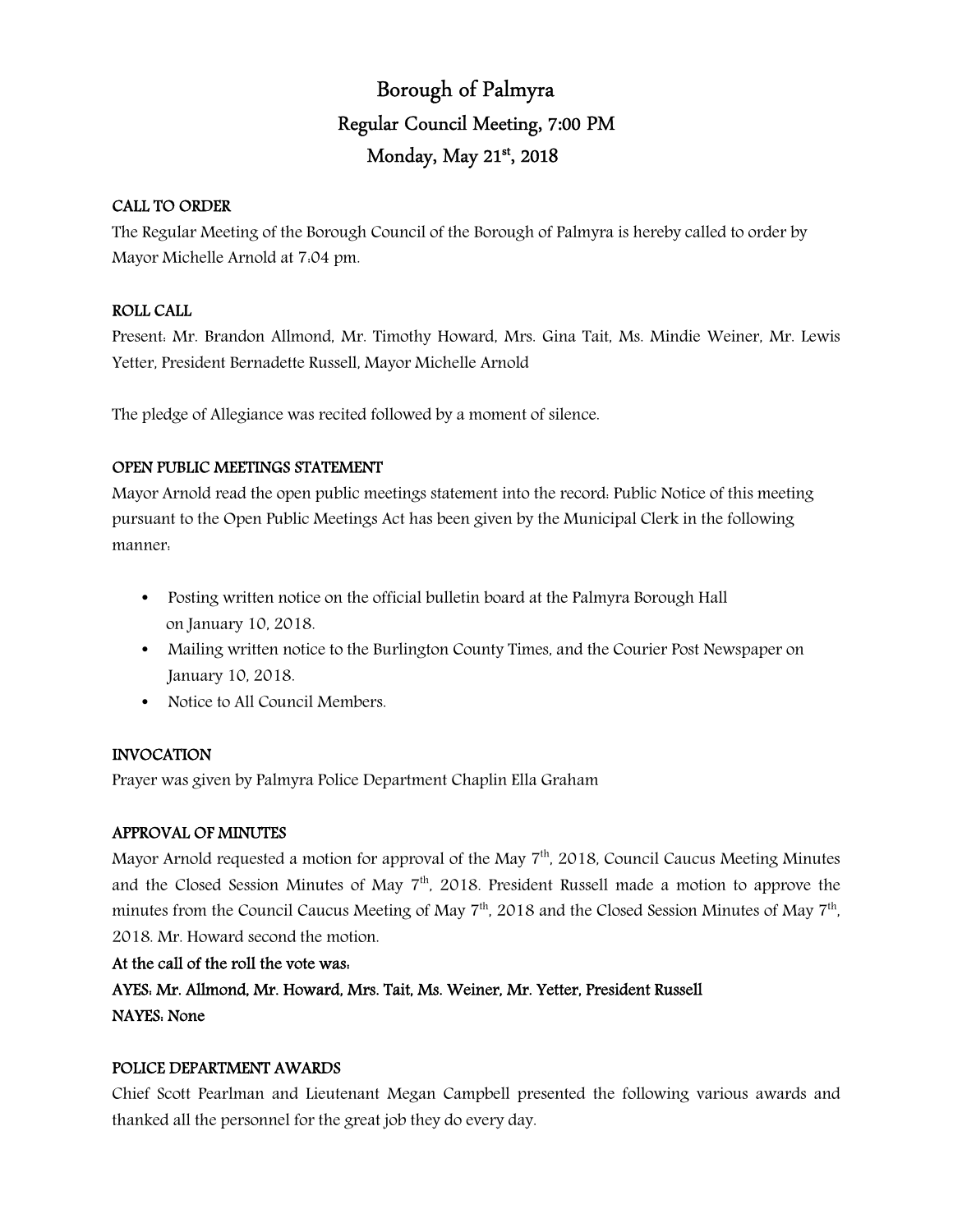### Service Awards

- 5 Years of Service Award Sargent Stephen Coveleski
- 5 Years of Service Award Detective Arek Arargil
- 10 Years of Service Award Patrolman Alex Alven

### Top Gun Firearms Award

Det. Benedict

### Meritorious Service Award:

Sargent Josiah Murphy Patrolman Brian Johnson

On July 15, 2017 Sgt. Murphy while on patrol observed what he believed to a fire in the rear of 800 Morgan Ave. On closer inspection Sgt. Murphy found a fire in the kitchen of a lower apartment. After calling for fire department and assistance Sgt. Murphy and Ptlm. Johnson were able to safely evacuate the remaining apartments in the building.

### Honorable Service Award:

Sargent Timothy Leusner Patrolman Alex Hubel

Detective Shawn Benedict

On February 19, 2017 Sgt. Leusner and Ptlm. Alex Hubel responded to a residence on Veterans Drive with the fire department for a noise coming from the residence. On location officers found what appeared to be a large marijuana grow facility inside the residence. Det. Benedict responded to the scene and when the property owner was not cooperative a search warrant was obtained. Upon search of the property officers recovered over 150 plants and equipment used in the growing and distribution of marijuana.

### Honorable Service Award:

### Sargent Jeremy Jankowski

On February 7, 2017 Sgt. Jankowski responded to the Rt. 73 Auto Mall for a subject on location who was armed with a handgun and threatening the manager. On location Sgt. Jankowski was able to find the subject and then locate his weapon inside of the subject's car.

### Honorable Service Award:

### Sargent Timothy Leusner

On December 10, 2017 Sgt. Leusner made a motor vehicle stop during which the odor of marijuana was detected. The driver was detained on drug related offenses; during this investigation Sgt. Leusner was able to ascertain that the subject was also wanted by the NYPD for Homicide.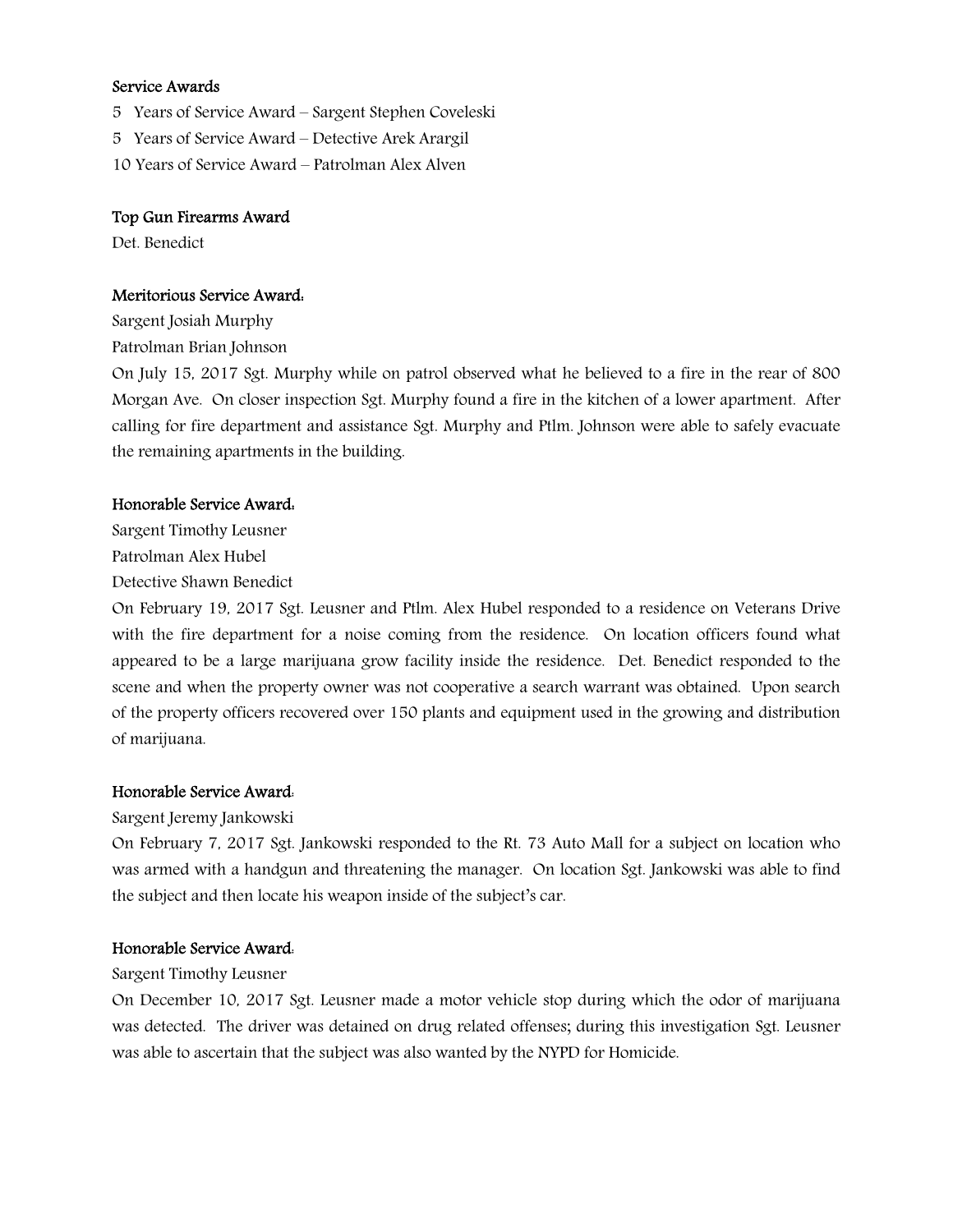### Honorable Service Award:

Patrolman Josh Lillagore, Cinnaminson PD

On April 18, 2017 Ptlm. Johnson and Quintero were attempting to arrest a subject on the Light Rail platform. The subject became extremely combative and was actively resisting arrest. Patrolman Lillagore was off duty and driving by the Light Rail platform and he saw our officers and did not hesitate to assist. With Patrolman. Lillagore's assistance the suspect was restrained without injury to anyone involved.

### Officer of the Year 2017:

### Detective Arek Arargil

Detective Arargil exemplifies the true meaning of this award. He gives 120% to all of his investigations which have led to the closing of an armed robbery and a shooting investigation in 2017. He assists the department where ever needed.

### PROFESSIONAL UPDATES

### Dave Gerkens, CGP&H

Mr. Gerkens notified Borough Council of the Grants which we have currently been awarded, they included:

\$115,000.00 from Burlington County Dept of Resource Conservation- Municipal Parks Development Grant Program for the redesign of the Bandshell area.

\$250,000.00 from New Jersey Dept. of Transportation- Municipal Aid Program for the reconstruction of Temple Blvd, Firth Lane, Leconey Circle, and East 2nd Street

\$2,000.00 from PSE &G – Sustainable Jersey for the Borough of Palmyra's Green Team to develop a website, public information handouts and to distribute them.

 Mr. Gerkens also noted we have applied for and are awaiting an answer for a request of \$52,000.00 from the Department of Agriculture to expand the existing Farmer's Market Program. Funds would provide for the hiring of a part-time Farmer's Market Manager and the development and distribution of marketing materials for the Farmer's Market.

Mr. Gerkens stated our requests to the NJ Juvenile Justice Commission- Summer Expansion Program in the amount of \$10,500.00 and NJ Dept of Community Affairs – Small Cities Public Facilities Program in the amount of \$400,000.00 were denied.

Mr. Gerkens indicated he is currently working on the update/ reexamination of the Borough's Master Plan. CGP&H is currently working with the Burlington County Department of Economic Development and Regional Planning to develop an on-line public survey and post it on their survey monkey account, which the draft should be complete, in the next week or two, for review and comment by the Land Use Board Master Plan subcommittee. Mr. Gerkens indicated the outdoor dining and seating ordinance review is also in the process and a draft should be available for Council review in June.

Mr. Gerkens stated the Redevelopment Plan for the former PNC Bank parcel is almost complete and a draft will be available for the Redevelopment Agency's review prior to the June 18<sup>th</sup> meeting. Mr. Gerkens also indicated CGP&H had a redevelopment meeting last week and is prepared to begin work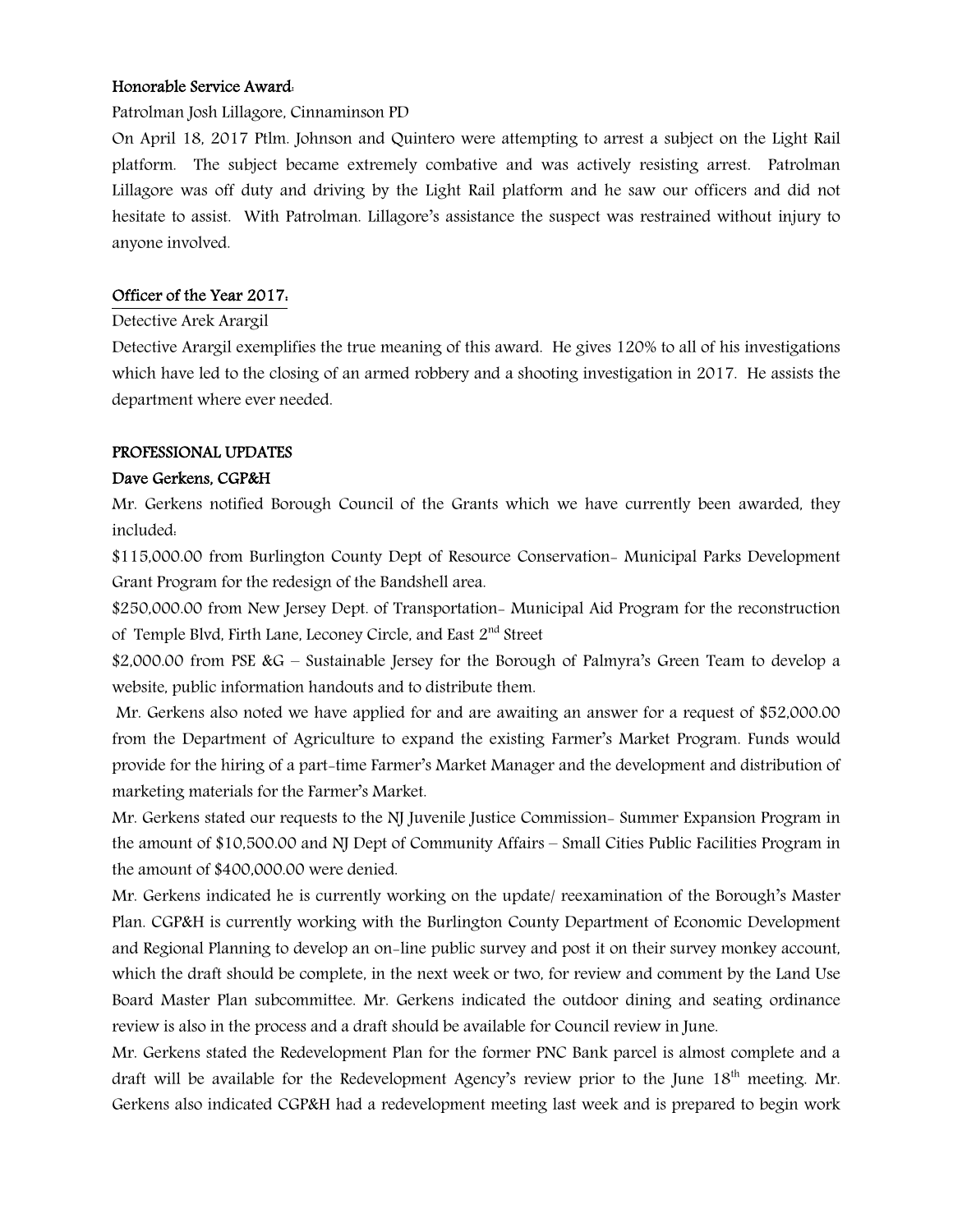on the Request for Proposals for the development/redevelopment community at large for the Southside of Route 73 redevelopment area.

### William Kirchner, ERI

Mr. Kirchner stated he was asked to give an update on the Legion Field Improvement Project. Mr. Kirchner indicated the immediate safety concerns which they were made aware of at the Legion Field was addressed the day following that meeting. Mr. Kirchner stated the contractor has changed out the siding and has completed everything in the original contract with the exception of some painting which will have to wait until the raining/ weather is permissible. Mr. Kirchner stated there were also some concerns regarding the placement of the dugout lights. Mr. Kirchner indicated he was just given the price today to relocate those lights over the top of the structure in protective covers, so he will be getting back to Mr. Gural with that pricing, which can be done with a change order to the contract. Mr. Kirchner indicated in the meeting with Pal/RIV last week, they requested some infield mix. Mr. Kirchner indicated he had located a potential place in Cherry Hill which had the same infield mix as we have so he is verifying that and will get back to Mr. Gural when he knows. Mr. Kirchner indicated a new meeting is scheduled for this Wednesday morning with PAL/RIV, the School District, Borough representatives and ERI regarding the dragging of the fields and general maintenance. Mr. Gural stated, a frost free water hydrant was installed at the little baseball field and will prove to be helpful with the maintenance of the fields.

#### **CORRESPONDENCE**

Mayor Arnold acknowledged a thank-you note received from Reverend Dr. Guy and Deaconess Dorothy Campbell, Evergreen Baptist Church regarding the anniversary, additionally Mayor Arnold acknowledged several thank-you letters and cards received from Charles Street School regarding the Arbor Day Celebration. Mayor Arnold also acknowledged a thank-you note received from Mr. Brian McBride and family.

Mr. Gural stated everyone has seen the correspondence recently concerning the fields at Legion Park, and noted those concerns are being addressed.

### PROCLAMATION

Mayor Arnold read the following Proclamation into the record: Supporting the Click It or Ticket Mobilization of May  $21<sup>st</sup>$ , 2018 thru June  $3<sup>rd</sup>$ , 2018

**Whereas**, there were 626 motor vehicle fatalities in New Jersey in 2017; and

**Whereas**, a large percentage of the motor vehicle occupants killed in traffic crashes were not wearing a seat belt; and

**Whereas**, use of a seat belt remains the most effective way to avoid death or serious injury in a motor vehicle crash; and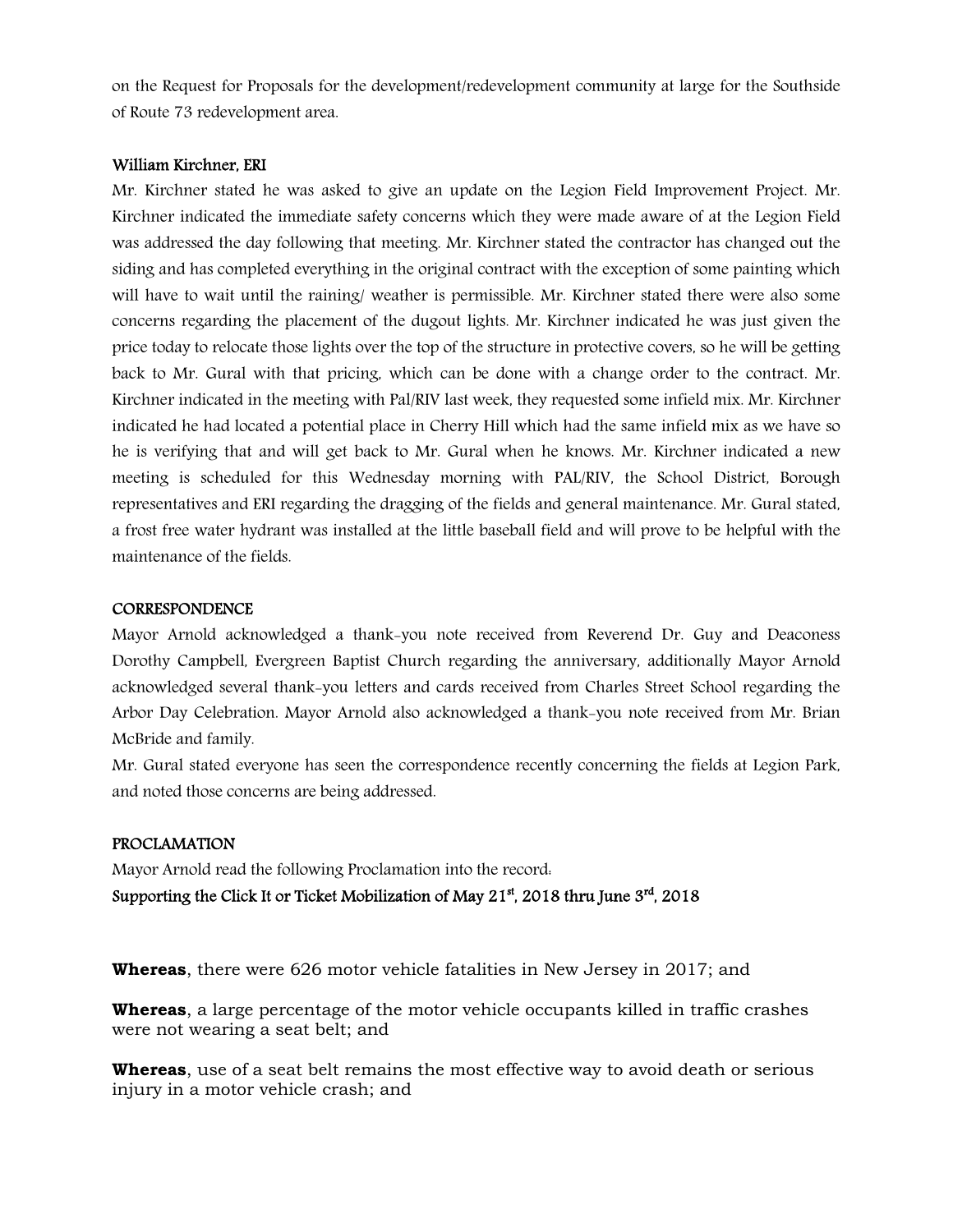**Whereas**, the National Highway Traffic Safety Administration estimates that 135,000 lives were saved by safety belt usage nationally between 1975-2000; and

**Whereas**, the State of New Jersey will participate in the nationwide *Click It or Ticket* seat belt mobilization from May  $21st,2018$  – June  $3rd,2018$  in an effort to raise awareness and increase seat belt usage through a combination of high visibility enforcement and public education; and

**Whereas**, the Division of Highway Traffic Safety has set a goal of increasing the seat belt usage rate in the state from the current level of 94% to 95.5%; and

**Whereas**, a further increase in seat belt usage in New Jersey will save lives on our roadways;

**Therefore**, be is resolved that the Borough of Palmyra declares its support for the *Click It or Ticket* seat belt mobilization both locally and nationally from May  $21$ <sup>st</sup>,2018 – June  $3$ <sup>rd</sup>, 2018 and pledges to increase awareness of the mobilization and the benefits of seat belt use.

### First Public Portion

Mayor Arnold asked for a motion to open the Public Portion. President Russell made a motion to open the public portion for comments. Mr. Howard second the motion

#### All members present voted in favor of the motion

Mrs. Clayton – Marlton, NJ. – Mrs. Clayton spoke out on behalf of New Jersey residents against puppy mills. Mrs. Clayton stated her organization was in support of the governing body passing the ordinance on the agenda which bans pet stores from selling dogs and cats from puppy mills. Mrs. Clayton thanked council for considering the ordinance and encouraged them to join the over 120 other municipalities in the State of New Jersey who have passed similar ordinances.

Mrs. Holloway – Broad Street – Mrs. Holloway inquired about Ordinance 2018-04, Mayor Arnold indicated there would be a public hearing portion for comments which would specifically address Ordinance 2018-04.

Mrs. Scott – Front Street – Mrs. Scott inquired about the house on the corner of  $4<sup>th</sup>$  and Arch Street which is burnt out and the lawn needs to be cut. Mr. Gural stated that property is the next on the list to proceed with potential demolition. Mr. Gural indicated we have been in communication with the property owner, and we are proceeding with the public hearing process. Mr. Gural indicated it is a process to complete all the legalities but during the process we will make sure the property is maintained.

No one else from the public wishing to be heard, President Russell made a motion to close the public portion, Mr. Howard second the motion.

### All members present voted in favor of the motion.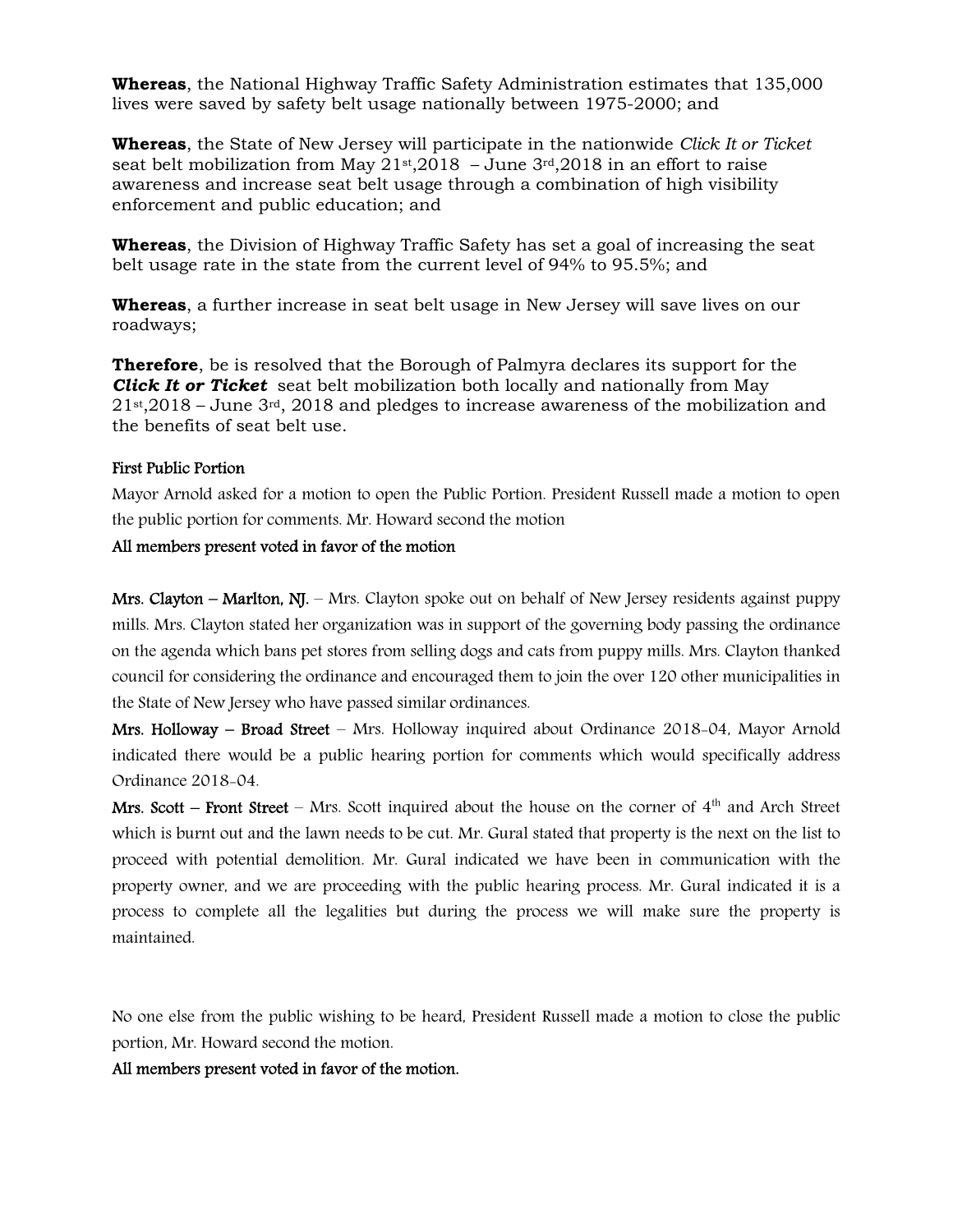### ORDINANCE ON FIRST READING (Public Hearing to be held June  $18<sup>th</sup>$ , 2018)

Ordinance 2018-08, An Ordinance of the Borough of Palmyra, County Of Burlington, State Of New Jersey Banning The Sale of Dogs and Cats from Pet Shops.

Mr. Rosenberg stated the Ordinance bars the sale of puppies or kittens for any source other than a rescue organization. Mr. Rosenberg asked if there are any sellers of dogs or cats that sell those animals based upon human conditions. Mr. Gural indicated there are none in Palmyra. Mr. Gural stated this ordinance doesn't prohibit a private breeder at their home from raising a litter for resale as they are not selling to pet shop, they would be selling directly to other individuals.

Mayor Arnold asked for a motion to approve ordinance 2018-08. President Russell made a motion to approve Ordinance 2018-08. Mr. Yetter second the motion.

#### At the call of the roll, the vote was:

# AYES: Mr. Allmond, Mr. Howard, Mrs. Tait, Ms. Weiner, Mr. Yetter, President Russell NAYES: None

### ORDINANCES ON SECOND READING (Public Hearing)

Ordinance 2018-04, An Ordinance of the Borough of Palmyra, Amending Chapter 70, Alcoholic Beverages – Hours of Operation, of the code of the Borough of Palmyra

Mayor Arnold asked for a motion to open to the Public for comments regarding Ordinance 2018-04. President Russell made a motion to open the public portion for comments. Mr. Yetter second the motion All members present voted in favor of the motion

Ms. Holloway – Broad Street – Mrs. Holloway asked what the current code is. Mayor Arnold stated the sale of alcoholic beverages is currently not permitted until 12:00 noon on Sundays. Mayor Arnold stated this ordinance would allow alcoholic beverages to be sold at 10:00 am on Sunday instead of 12:00 noon Sunday. Mrs. Holloway stated she has lived here all of her life and there are churches all around this community which she did not feel would appreciate having to see people out consuming alcohol while they are on their way to and from Church. Mrs. Holloway stated she is very much against it.

**Ms. Shea – Harbour Drive –** Ms. Shea stated she did not understand why this ordinance was being proposed as she thought Council was trying to clean up this town, especially with the rental requirements, now you are encouraging tenants would like to drink on Sunday morning to move into town. Ms. Shea stated this seems to be in opposition to what Council indicated it was trying to do. Ms. Shea asked if anyone on Council could give a good reason for this, other than somebody just wants to make some money on Sunday morning, I'll like to hear it. Ms. Weiner indicated she appreciated Ms. Shea's comments and thoughts however there is a lovely event called Sunday Brunch which she happens to enjoy and she feels there are a number of people in town who would like to go to Sunday Bruch and have a mimosa with breakfast. Ms. Weiner stated that just because we open a couple of hours earlier on a Sunday does not mean we are going to have a lot of problems, many towns have ordinance which allow alcohol sales earlier than we currently do. Ms. Weiner indicated a local business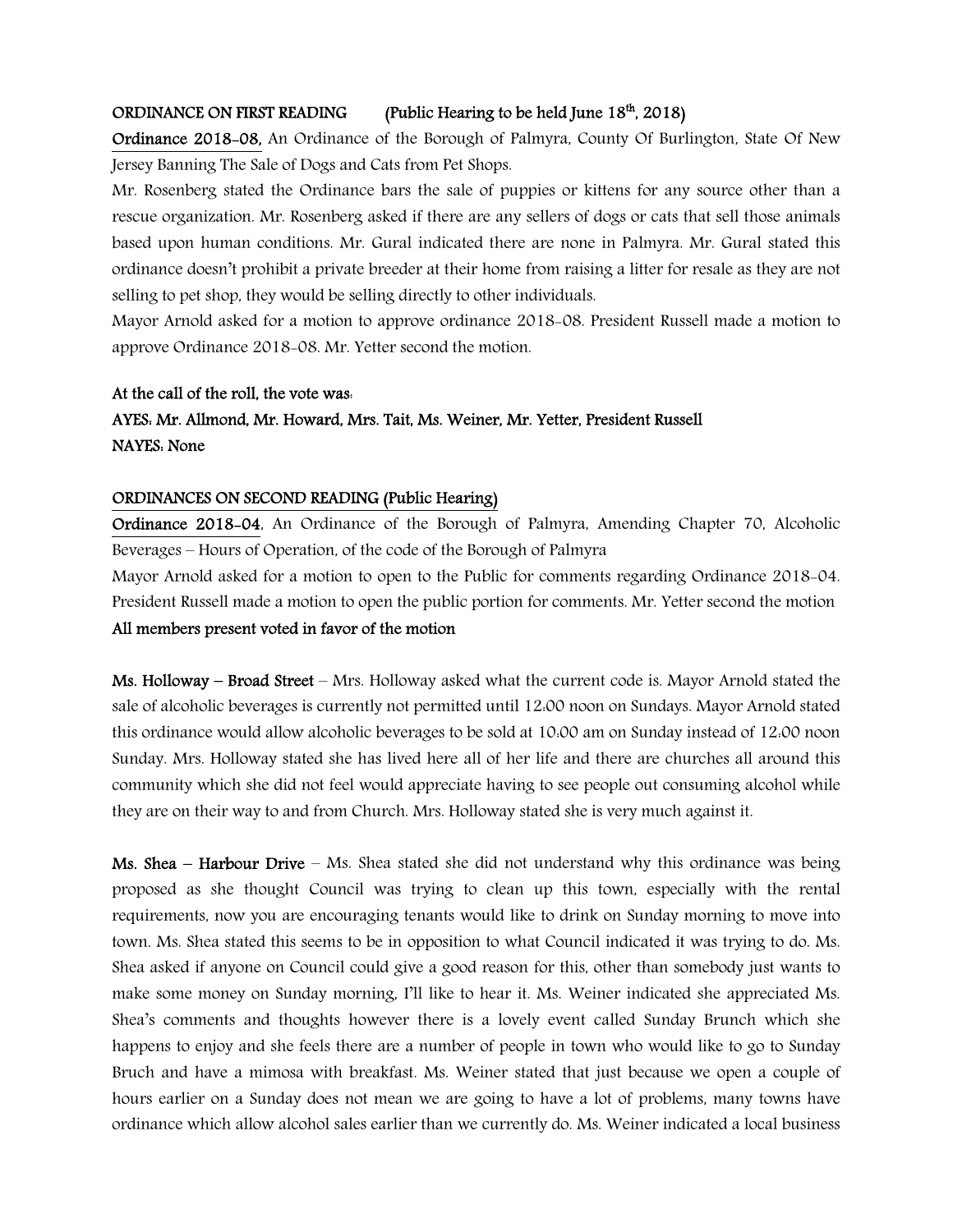owner came to council and asked if we would consider changing the sales hours on Sundays as he was losing customers to establishments in neighboring towns.

Reverend Lindsay- Front Street – Reverend Lindsay indicated he come to express his opposition to this proposed change as what is it you are trying to present Palmyra as. Reverend Lindsay stated this is not a religious thing, it is about doing what is right and in the best interest of the residents of this community, it's not about one person or a business wanting to make a few more dollars in a couple of hours on a Sunday morning.

**Ms. Johnson –**  $4<sup>th</sup>$  **Street –** Mrs. Johnson stated a she wanted to echo the earlier comments and did not feel a change was necessary. Mrs. Johnson stated this is a Christian community and with the changing values of the world today it is nice to be able to say I live in a Christina community.

Mrs. Nowicki – Morgan Avenue- Mrs. Nowicki stated Palmyra has a reputation of not being business friendly, many people go to church and are out of church before 10:00 am in the morning and they do want to have a mimosa or bloody mary with breakfast. Ms. Nowicki stated anything that is supportive of our businesses, she felt should be done. Ms. Nowicki stated parking on Broad Street is one hour maybe the police should enforce those rules a little more stringently. Ms. Nowicki again stated Palmyra is known as not being business friendly, are were going to chase another business out of town.

**Ms. Jones – 5<sup>th</sup> Street –** Mrs. Jones stated she could remember when we had the Sunday Blue Laws and no one could sell any type of alcohol on Sunday. Mrs. Jones noted if you wanted to drink on Sunday then you prepared on Saturday or you were at someone else's home all the bars and liquor store were closed. Mrs. Jones stated she is against this and if someone wants to have a mimosa or bloody mary you find that place which allows you to do what you want or do it from the privacy of your home. Mrs. Jones indicated most of the people in this room currently are not in favor of this; 12:00 is early enough on a Sunday to have alcoholic sales.

Mrs. VanEmburgh – Garfield Avenue – Mrs. VanEmburgh state she is a member of Christ Episcopal Church on Parry and she indicated the Church is not happy about this proposed change. Mrs. VanEmburgh stated it is hard enough to get the younger people involved in church we don't need this.

Minister Roberts – Broad Street – Minister Roberts stated he was present tonight, with members of his Church, Holy Spirt Cathedral right across the street and within a short distance of Curran's to let the governing body know that they stand in solidarity in opposition to the proposed Ordinance change. Mr. Roberts indicated the currently ordinance is fair and works within the community, and they believe it is fair to the businesses and the churches so why is there a need to change it. Mr. Roberts also noted that if the ordinance was changed to allow alcohol sales at 10:00 am and with the possibility of outdoor dining becoming a reality, when children or parishioners get off the train and are on their way to church they would be subject to passing people consuming alcohol. Minister Roberts noted when people consumer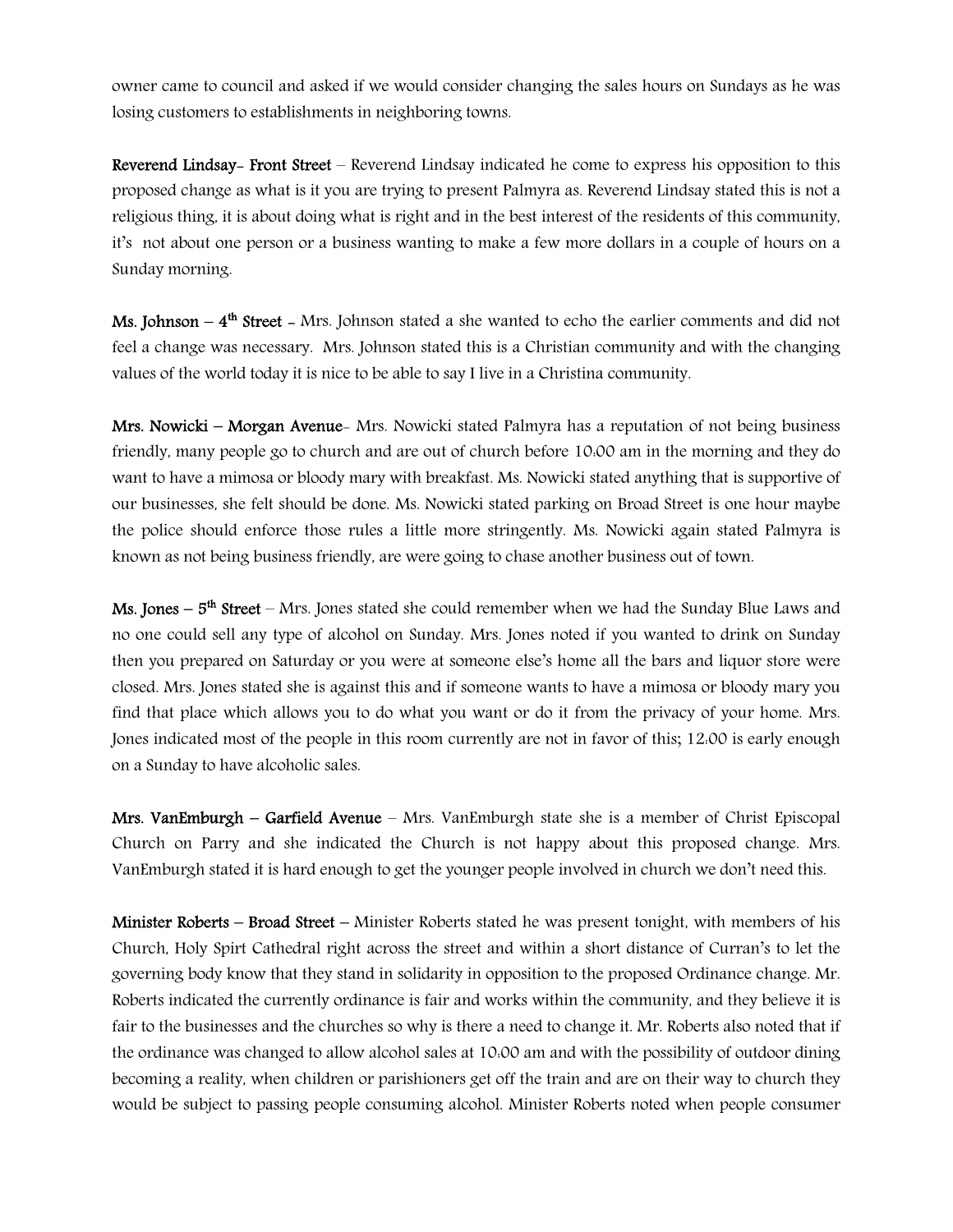alcohol their charter sometimes change so people may be subject to hearing and seeing things they otherwise would not.

Mrs. Rix – Harbour Drive – Mrs. Rix stated many people here tonight stand in position to the proposed ordinance change. Mrs. Rix stated perhaps a referendum should but put to the public and let them decide.

Mr. Schmidt – Temple Blvd. – Mr. Schmidt stated he did not object to the ordinance change for religious reasons as he is not a religious person however he does object as this is a big issue which the entire community should vote on not just council. Mr. Schmidt stated to protect yourselves; you should put it to a referendum.

No one from the public wishing to be heard, President Russell made a motion to close the public portion, Mr. Yetter second the motion.

### All members present voted in favor of the motion.

Mayor Arnold stated because of the comments which were made and the presences in the room tonight the governing body could have done a better job at informing the public regarding our intentions and gaining comments from the public before moving forward with Ordinance 2018-04. President Russell stated she disagreed with Mayor Arnold as that was done. President Russell stated there are a lot of youth in our town which drink alcohol and that is their parents' responsibility. President Russell noted this is not about Curran's it's about revitalizing our main street. President Russell noted it's not about having the alcohol on the street, it's about being able to serve it. President Russell stated this has nothing to do with religion it is about revitalizing our town and bring business to this town. Mr. Howard stated a gentleman came before council and asked for the ability to be able to serve alcohol at a Sunday brunch, he indicated the time we currently had in our ordinance would not allow him to do so and he was losing customers to other establishments which allowed them to serve alcohol earlier that we did. Mr. Howard stated previous discussions were had regarding the potential changes to the ordinance. Mr. Howard stated it is great to see everyone out tonight voicing their opinions. Additional discussion was had regarding the ordinance change, why it was considered, and the possibility of a referendum to the voters.

# Additional people wishing to speak, Mayor Arnold asked for a motion to reopen the public portion for comments regarding Ordinance 2018-04.

President Russell made a motion to reopen the public portion for comments regarding Ordinance 2018-04. Mr. Yetter seconded the motion.

Mr. Morris- Jefferson Street- Mr. Morris indicated he has resided in this town for a long time, and he is not opposed to things which would help the businesses. Curran's has done a great business since they came here, if they were truly concerned about this ordinance they would be here tonight. What other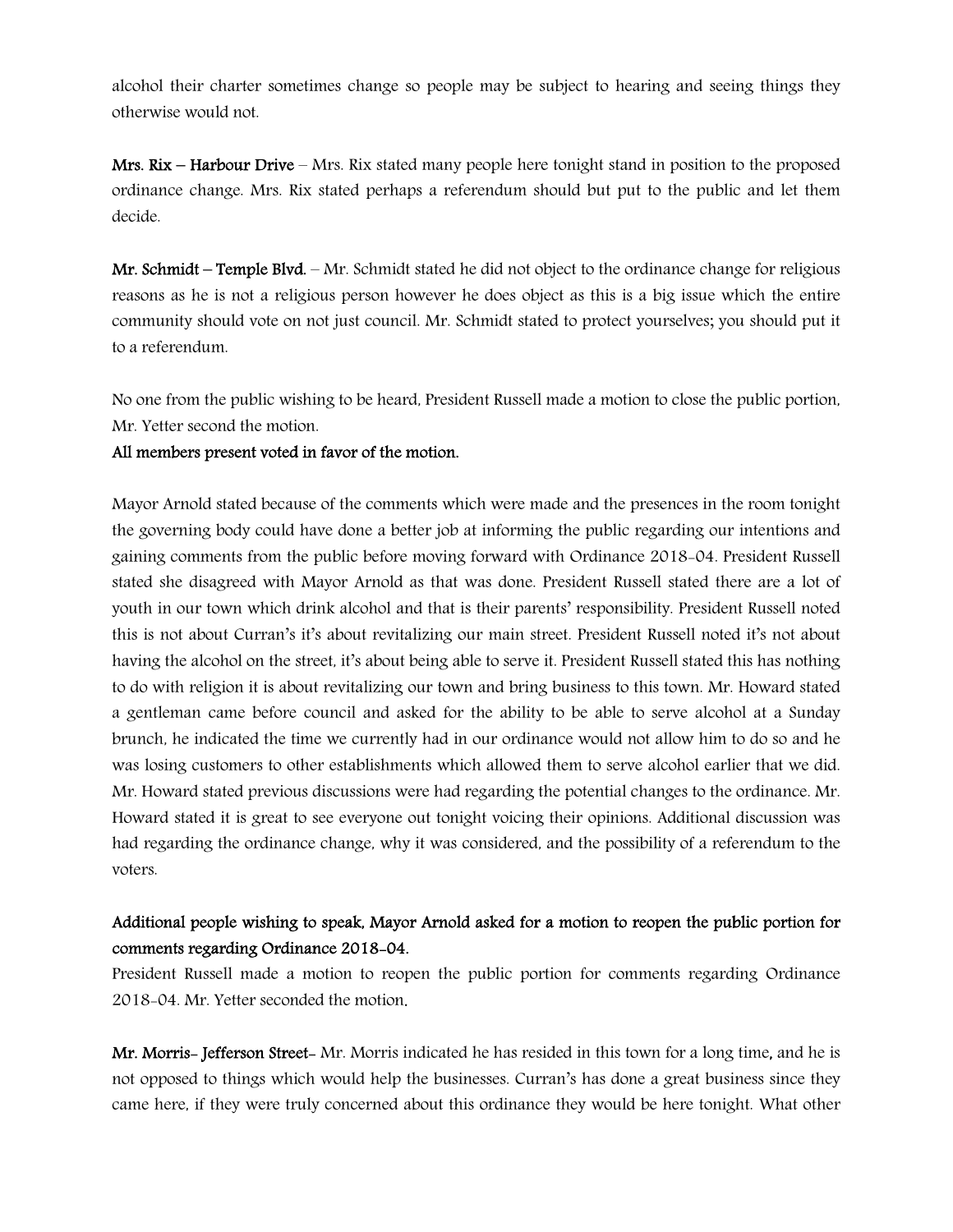business are here to represent/ request this change. Mr. Morris asked who is council representing those few businesses or the people of this community.

Mr. Smith – Van Sant Drive- Mr. Smith inquired of council who wanted to pass this tonight? Mr. Smith then stated, "Remember when it time to vote." Some additional discussions were had.

Mrs. Scott – Front Street – Mrs. Scott inquired that someone indicated a survey was taken. President Russell stated not formal survey was taken but there were several conversations with various residents regarding adding the time for alcohol sales on Sundays. Mrs. Scott stated she was unaware of the ordinance change or possibility of change until this morning. Mrs. Scott indicated something needs to be done about the one hour parking in the down town area.

Pastor Roberts- Holy Spirt Cathedral Church- Pastor Roberts shared a personal story with council regarding his experiences with alcohol, he stated that there is no way you can convince him that alcohol sales will help increase the business community. It just won't.

Mr. Scott- Front Street – Mr. Scott inquired how many establishments will be affected by the changes to this ordinance. Mr. Howard stated anyone with a valid license to sell alcohol, 5. Mr. Scott asked how is it for two business you would change an ordinance, which you can see most people here tonight are against. Put it out for referendum and see how the community feels about it.

Ms. Harris – Orchard Avenue – Ms. Harris stated she has listened to everyone here today that everyone has their mind made up and no one is really listening to the other side. If someone can go to the liquor store and purchase their alcohol on Saturday and consume it on Sunday morning, still be intoxicated and still go outside, what would be the difference if they went into an establishment and consumer their alcohol got intoxicated and came back outside, you get the same result.

Mrs. Butler – Arch Street- Mrs. Butler noted what is most important her is how we feel individually and collectively as a community about changing the atmosphere of Broad Street. Mrs. Butler stated someone spoke about trying to build up and support the business in Palmyra, on that agenda it should include ways to improve our schools so people will want to move here to educated their children, ways to cut taxes so seniors can stay in Palmyra and not have to move, and yes we need to beautify and clean up Palmyra. However, opening two hours earlier for liquor sales on a Sunday morning is not going to bring a business into Palmyra, it's not going to sell a house, it's not going to clean up any street, it's not going to educate our children and it will not enhance our main street. Mrs. Butler stated that extra two hours is not going to benefit the community, we will see no revenue and the revenue which is being raised will be going into the pocket of one business or very few people.

No one from the public wishing to be heard, President Russell made a motion to close the public portion, Mr. Yetter second the motion.

All members present voted in favor of the motion.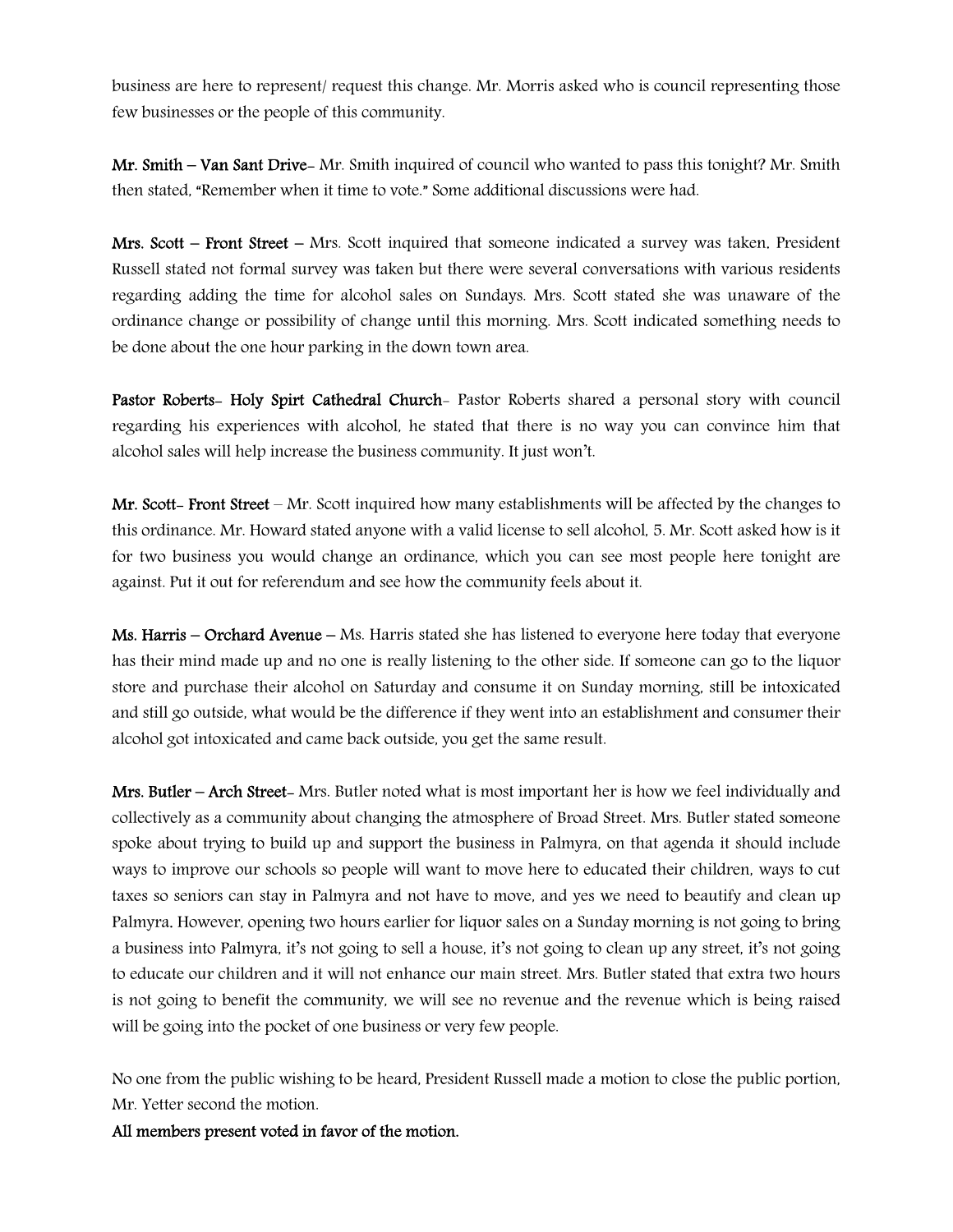Mr. Rosenberg stated the governing body can by resolution asked the county clerk to place on the ballot of the general election a referendum. Mr. Rosenberg noted referendums are not binding it is just a pulse of the community and how they feel about a certain matter. After some additional discussion regarding a referendum, council made a recommendation to Mayor Arnold to withdraw ordinance 2018-04. President Russell made a motion to withdraw Ordinance 2018-04. Mr. Allmond second the motion.

# At the call of the roll, the vote was: AYES: Mr. Allmond, Mr. Howard, Mrs. Tait, Mr. Yetter, President Russell NAYES: Ms. Weiner

Mr. Gural noted he and Mr. Rosenberg will come back to council with some ideas and wording for the referendum.

Ordinance 2018-05, An Ordinance of the Borough of Palmyra Amending Chapter 121 of the Borough of Palmyra Code captioned "Fire Safety"

Mayor Arnold asked for a motion to open to the Public for comments regarding Ordinance 2018-05.

President Russell made a motion to open the public portion for comments. Mr. Howard second the motion

### All members present voted in favor of the motion

No one from the public wishing to be heard, President Russell made a motion to close the public portion, Mr. Howard second the motion.

### All members present voted in favor of the motion.

Mayor Arnold asked for a motion to approve ordinance 2018-05. Mrs. Tait made a motion to approve Ordinance 2018-05. President Russell second the motion.

# At the call of the roll, the vote was: AYES: Mr. Allmond, Mr. Howard, Mrs. Tait, Ms. Weiner, Mr. Yetter, President Russell NAYES: None

Ordinance 2018-06, An Ordinance of the Borough of Palmyra Amending Chapter 95 of the Borough of Palmyra Code captioned "Construction Codes, Uniform"

Mayor Arnold asked for a motion to open to the Public for comments regarding Ordinance 2018-06. President Russell made a motion to open the public portion for comments. Mr. Yetter second the motion All members present voted in favor of the motion

No one from the public wishing to be heard, President Russell made a motion to close the public portion, Mr. Yetter second the motion.

All members present voted in favor of the motion.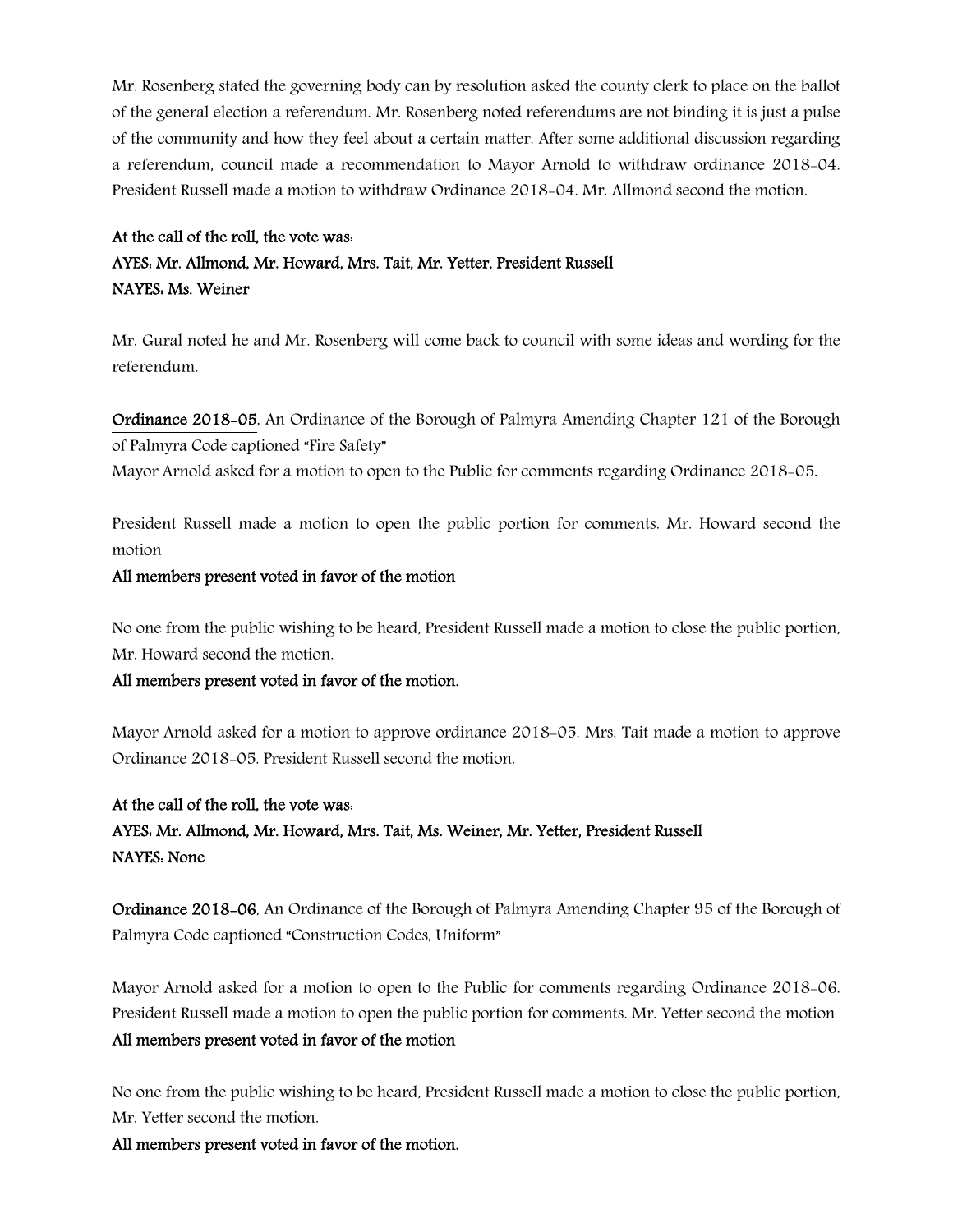Mayor Arnold asked for a motion to approve ordinance 2018-06. President Russell made a motion to approve Ordinance 2018-06. Mr. Howard second the motion.

### At the call of the roll, the vote was:

# AYES: Mr. Allmond, Mr. Howard, Mrs. Tait, Ms. Weiner, Mr. Yetter, President Russell NAYES: None

Ordinance 2018-07, An Ordinance Appropriating the sum of \$31,300.00 now available from the Capital Improvement Fund, of the Borough of Palmyra, for the purchase of outdoor displays, holiday & general decorations, public events/recreation furniture/equipment and for equipment for the Fire Department.

Mayor Arnold asked for a motion to open to the Public for comments regarding Ordinance 2018-07. President Russell made a motion to open the public portion for comments. Mr. Yetter second the motion All members present voted in favor of the motion

Mrs. VanEmburgh – Garfield Avenue- Mrs. VanEmburgh inquired what the furniture was for and is it for outside our inside. Mayor Arnold indicated this is a general sum of money to be spent and each individual purchase would come back to council in the form of a resolution to approve a particular purchase.

No one from the public wishing to be heard, President Russell made a motion to close the public portion, Mrs. Tait second the motion.

### All members present voted in favor of the motion.

Mayor Arnold asked for a motion to approve ordinance 2018-07. President Russell made a motion to approve Ordinance 2018-07. Mr. Yetter second the motion.

### At the call of the roll, the vote was:

AYES: Mr. Allmond, Mr. Howard, Mrs. Tait, Ms. Weiner, Mr. Yetter, President Russell NAYES: None

### RESOLUTIONS Consent Agenda

Mayor Arnold indicated Resolution 2018-131 and Resolution 2018-137 to Resolution 2018-148 will be enacted as a single motion, if any resolution needs additional discussion it will be removed from the consent agenda and voted on separately. Mr. Gural noted Resolution 2018-131 and Resolution 144 need to be pulled as additional discussion is necessary, which should be in closed session. Mr. Gural noted Resolution 2018-142 should be tabled as additional information was obtained just before the meeting which may require changes to the Agreement. Mr. Gural also indicated two (2) items have been added to the bill list, Ron Jakubowski reimbursement CDL Testing Fee \$140.50 and Active 911 Inc. subscription \$562.50 therefore the new total for Resolution 2018-148 is \$1,788,135.21.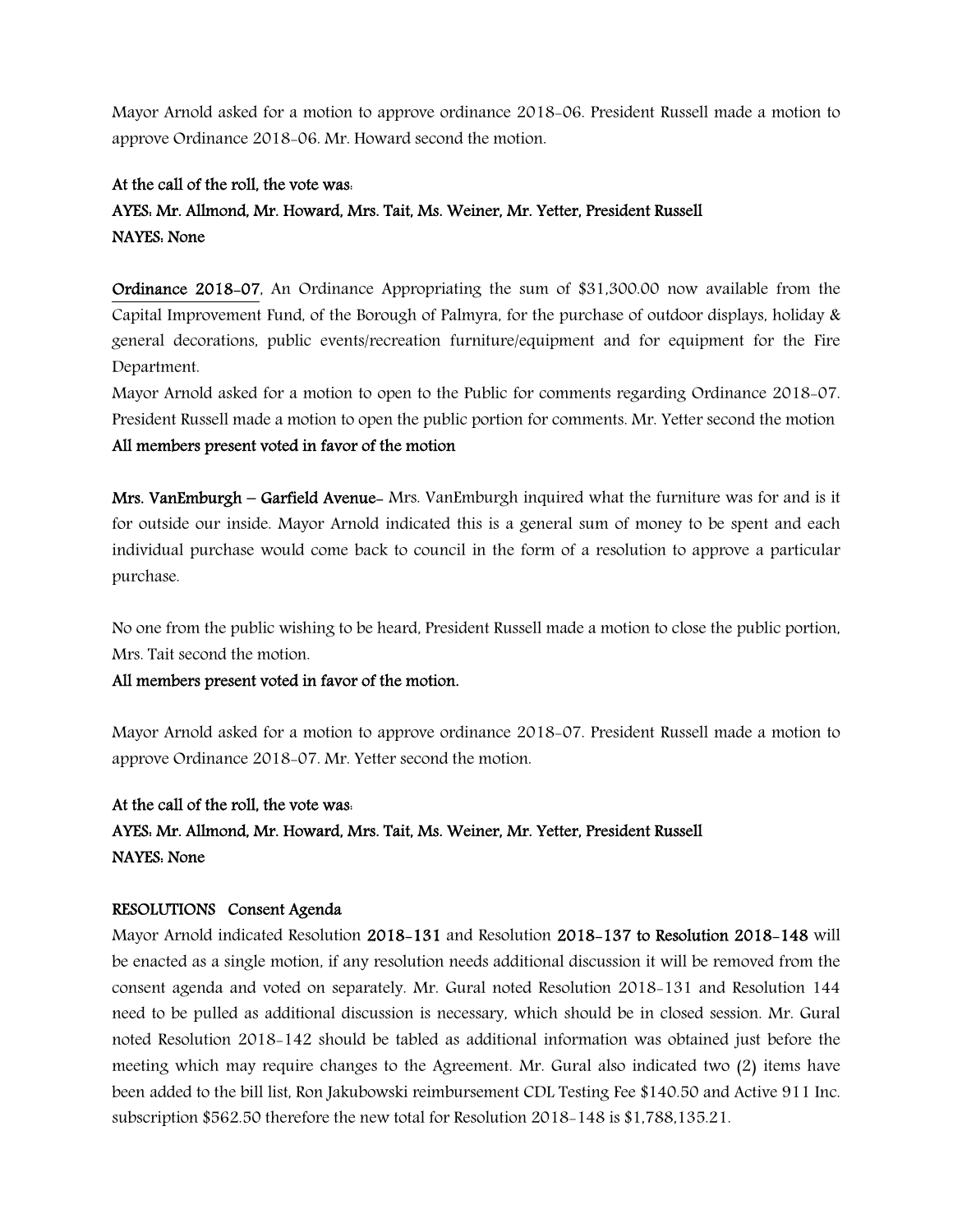Mayor Arnold indicated Resolutions 2018-145 and Resolution 2018-146 were voted on earlier in the meeting.

Resolution 2018-131, Resolution Authorizing the Purchase of a New Phone System, Which is a Capital Improvement Exceeding \$15,000.00 from AV Business Communication Systems per their Proposal Dated April  $18<sup>th</sup>$ , 2018

Resolution 2018-137, Resolution Requesting Insertion Approval of item of Revenue and Appropriation N.J.S.A. 40A:-4-87 (Chapter 159) PSE&G Sustainable Jersey Grants Program for \$2,000.00.

Resolution 2018-138, Resolution to Establish the Borough of Palmyra Green Team as an Official Borough Council Committee

Resolution 2018-139, Resolution Approving Mark Bankowski as a Member of the Junior Firefighters Auxiliary to the Palmyra Fire Department

Resolution 2018-140, Resolution Approving James Fries, Jr. as a Member of the Junior Firefighters Auxiliary to the Palmyra Fire Department

Resolution 2018-141, Resolution Authorizing CGPH to Prepare the Outdoor Dining Ordinance per their proposal of May  $15<sup>th</sup>$ , 2018 in an amount not to exceed \$6,000.00

Resolution 2018-142, Resolution Authorizing the Funding of the Borough of Palmyra's Share of the MACCS Contract Administrator Agreement with AVR Resource Group, Inc.

Resolution 2018-143, Resolution Awarding a non-fair and open contract to Hertrich Fleet Services, Inc. in the amount of \$25,880.60 for the Purchase of a 2018 Dodge Charger 4 Door Police RWD, further Award a Contract to Emergency Accessories Install under State Contract #81336 in the Amount of \$9,697.16 for the Upfit of said Vehicle with total purchase in the amount of \$35,577.76 which shall be financed thru Ford Motor Credit with 3 annual lease payments in the amount of \$12,864.15.which includes Financing Fees.

Resolution 2018-144, Resolution Awarding a Contract to Telesystems (formerly Line Systems) for voice services per their proposal dated April  $4<sup>th</sup>$ , 2018 in the Amount not to exceed \$1,429.11 per month for 36 months.

Resolution 2018-145, Resolution Appointing Brian Stovall to the Borough of Palmyra Police Department Effective May 21<sup>st</sup>, 2018 with an Annual Salary of \$37,643.74

Resolution 2018-146, Resolution Appointing Allan Burg as a SLEO II Officer for the Borough of Palmyra Police Department at the rate of \$16.38 per hour Effective May 21<sup>st</sup>, 2018

Resolution 2018-147, Resolution of the Borough of Palmyra Establishing the Annual Rates of Compensation and/or Hourly Rates Paid to Borough Employees

Resolution 2018-148, Resolution Authorizing the Payment of Bills for the Month of May 2018 In the Amount of \$1,788,135.21.

Mayor Arnold asked for a motion to approve Resolution 2018-137 thru Resolution 2018-141, Resolution 2018-143 and Resolution 2018-147 thru Resolution 2018-148.

President Russell made a motion to approve Resolution 2018-137 thru Resolution 2018-141,Resolution 2018-143 and Resolution 2018-147 thru Resolution 2018-148. Mr. Yetter second the motion.

### At the call of the roll, the vote was:

AYES: Mr. Allmond, Mr. Howard, Mrs. Tait, Ms. Weiner, Mr. Yetter, President Russell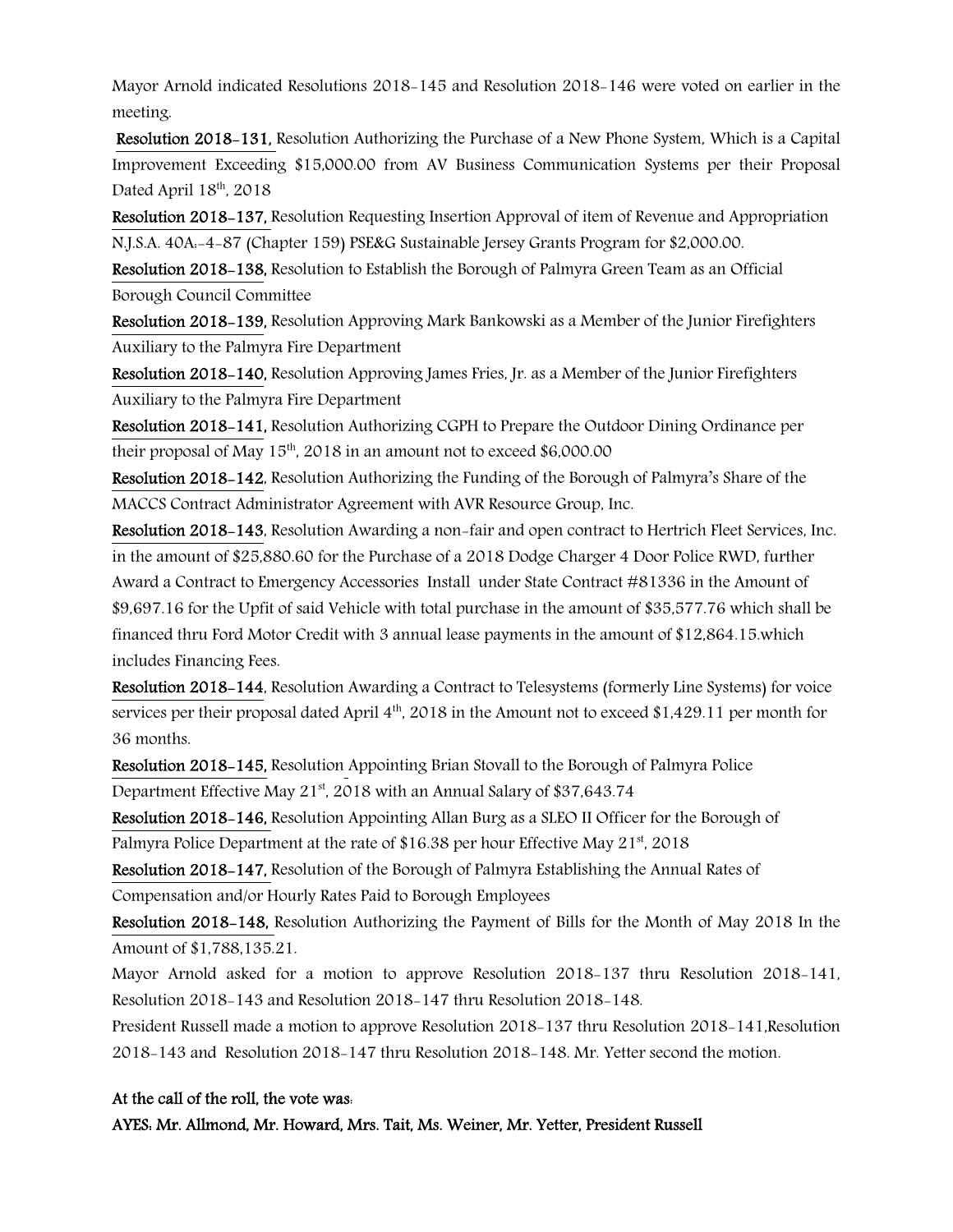#### NAYES: None

#### MOTION TO APPROVE TREASURERS REPORT

Mayor Arnold asked for a motion to approve the Treasurer's Reports of April 2018. President Russell made a motion to approve the Treasurer's Report for April 2018. Mr. Howard second the motion.

# At the call of the roll: AYES: Mr. Allmond, Mr. Howard, Mrs. Tait, Ms. Weiner, Mr. Yetter, President Russell NAYES: None

#### DISCUSSION ITEMS

#### NEW Business

Mayor Arnold indicated this item is not on your agenda but is in need of discussion. Mayor Arnold stated at the last council meeting council decided to hire an investigator. Mayor Arnold noted that they reason that was done was the unethical and conflict of interest of behavior of the Mayor. This was voted on by council and approved. Mayor Arnold indicated she would like to know the perimeters of the charges, what codes, ordinances or laws were violated, what the scope of this investigation entails and also what the expected cost to the taxpayers is going to be. Ms. Weiner stated I do not believe anyone was hired but we were looking into who the proper person is to handle it. Mr. Gural noted in accordance with Mr. Rosenberg's discussion and the decision of council we have placed an advertisement on the Borough website and in the newspaper requesting proposals for an ethics attorney. Mr. Howard stated we are looking for someone who can tell us what is ethical and what is not ethical by the law of the State of New Jersey, this person would investigate what we thought was unethical and would determine if it is. Mr. Howard stated she is not being charged with anything. Mr. Rosenberg stated one or more council member have raised some concerns about a number of issues. Mr. Rosenberg indicated he is the Solicitor for the Borough appointed by the Mayor with the advice and consent of council; it is a conflict of interest to investigate any allegations which involves the people which have appointed me. In all other instances where there is an ethical issue raised the governing body generally asks an attorney with experience, to consider if they is an ethical issue, what should be done about it and to process the inquiry to its logical conclusion. Mayor Arnold asked if it was reasonable to ask what the issues are and to have them identified. Mr. Howard stated unethical to him is anyone in our position uses that position to gain anything monetary or non-monetary to further their position along or to gain favor in any type of way, and that is what we wanted this person to investigate. Mayor asked what is it that council believes she has done to warrant this. Mr. Howard noted this was brought up before as you behavior being a realtor and the Mayor of the Borough during different situations. Mr. Howard asked who you are representing at various functions and events Ms. Arnold the realtor or Ms. Arnold the Mayor. Mr. Howard stated he would like someone to clarify if this is ethical or not. Additional discussion was had between Mayor Arnold and Mr. Howard regarding this matter.

Mr. Gural noted all discussions regarding public events must take place at our meetings so everyone is on the same page with the same information. Mr. Gural indicated he wanted to clarify the expectations of the governing body for the staff at the Farmer's Market and the Memorial Day celebration. Mr. Gural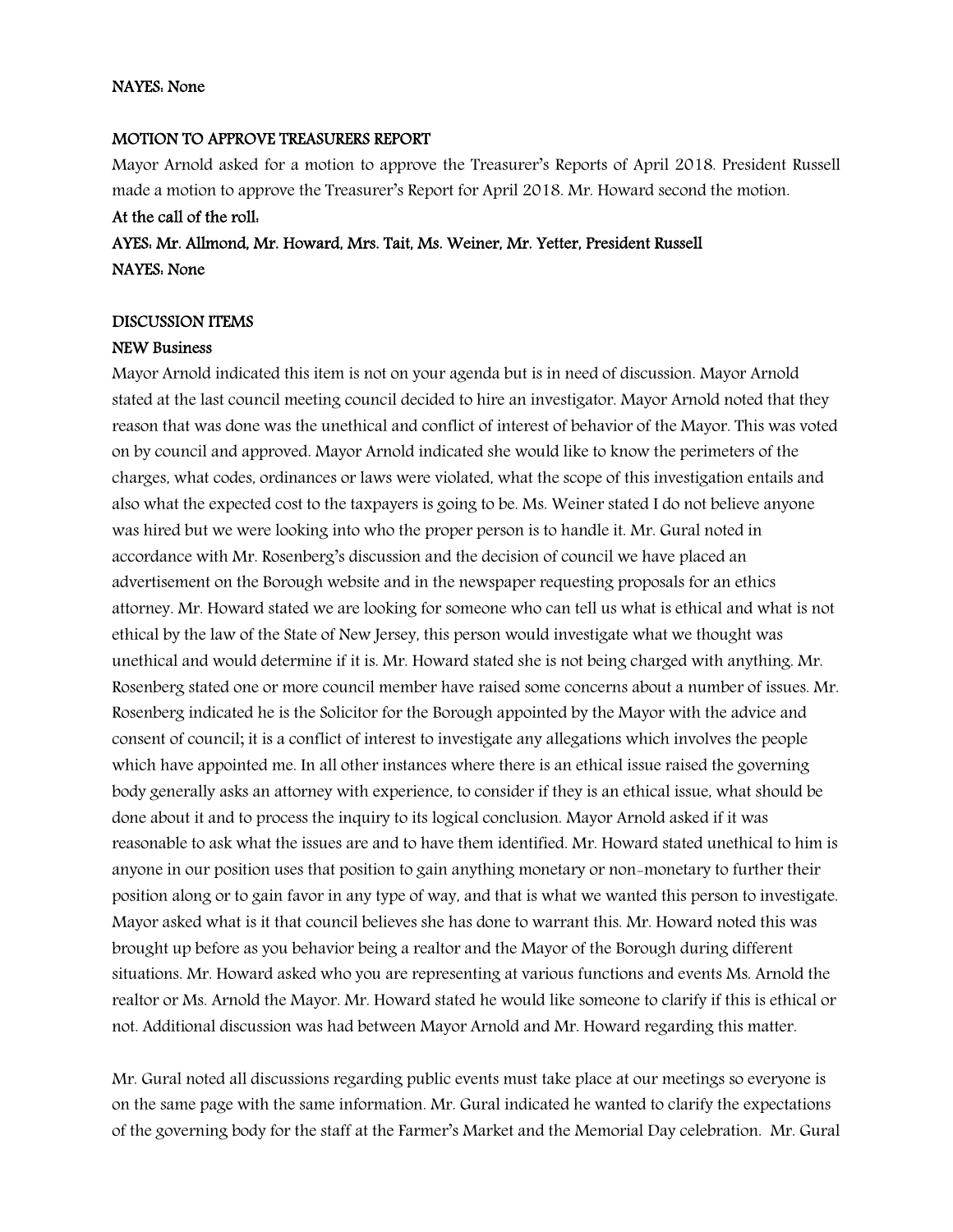noted there was a request for tables and chairs which was not on our previous list of requests. Mr. Gural again indicated the entire governing body should be aware of any and all requests of the staff for public events and approval of those requests should be made here at council meetings so everyone is aware of what is going on. Ms. Weiner requested 6 tables and an appropriate number of chairs from the community center be added to the list to be brought t to the Farmer's Market until we get chairs and tables. Council agreed.

Mr. Gural indicated the 2017 Audit is complete, with no findings noted and a date is needed for the Exit Conference. Mr. Gural indicated he would set up a date and notify all as to that date and time. Mr. Gural stated the salary resolution was approved earlier and in keeping with what has been done in the past those increases are effective April  $1<sup>st</sup>$ , 2018. Mr. Gural noted however there are some employees who during the budget process were granted merit increases; those employees do not receive the two percent increases. Mr. Gural indicated he needed the opinion of the governing body regarding how those merit increase should be made effective, January  $1<sup>st</sup>$  or April  $1<sup>st</sup>$ , 2018. After some discussion the governing body decided all increases would be effective April 1<sup>st</sup>, 2018.

Mr. Gural stated earlier the governing body passed the ordinance to purchase outdoor furniture for our public events via the capital improvement fund. After some discussion regarding the style, cost, color, storage and weight it was decided we would purchase 10 sets. President Russell made a motion to approve Resolution 2018-149, a resolution authorizing the purchase of capital equipment being outdoor furniture from BizChair.com to include 10 sets in mint green at a cost not to exceed \$3,000.00 utilizing the capital improvement fund account. Mrs. Tait seconded the motion.

# At the call of the roll: AYES: Mr. Allmond, Mr. Howard, Mrs. Tait, Ms. Weiner, Mr. Yetter, President Russell NAYES: None

Mr. Rosenberg inquired if the potential sale or consumption of alcohol is going to be part of any potential outdoor dining or seating ordinance does the governing body wish that included as part of the referendum regarding extending the alcohol sales hours on Sundays. After some discussion the governing body agreed it should. Mr. Gural indicated Mr. Gerkens is working on the outdoor dining and seating ordinance and will report back to the governing body with the proposed changes. Mr. Yetter asked the committee if they included little Broad Street when the proposed zones were designed. Mayor Arnold asked if the outdoor café barriers were taken into consideration when the proposed setbacks were proposed. President Russell indicates yes. Mr. Gural noted, Mr. Gerkens stated he felt that outdoor dining and outdoor seating were two separate issues and should be handled as such. Some additional discussion was had regarding outdoor seating and ownership.

Mr. Gural indicated the donation requests have been received for, American Legion Post #156 – Boys & Girls State for six hundred and the War Memorial Committee request for five thousand. The organizations have submitted the appropriate paperwork and we are seeking approval from the governing body. The governing body approved those requests.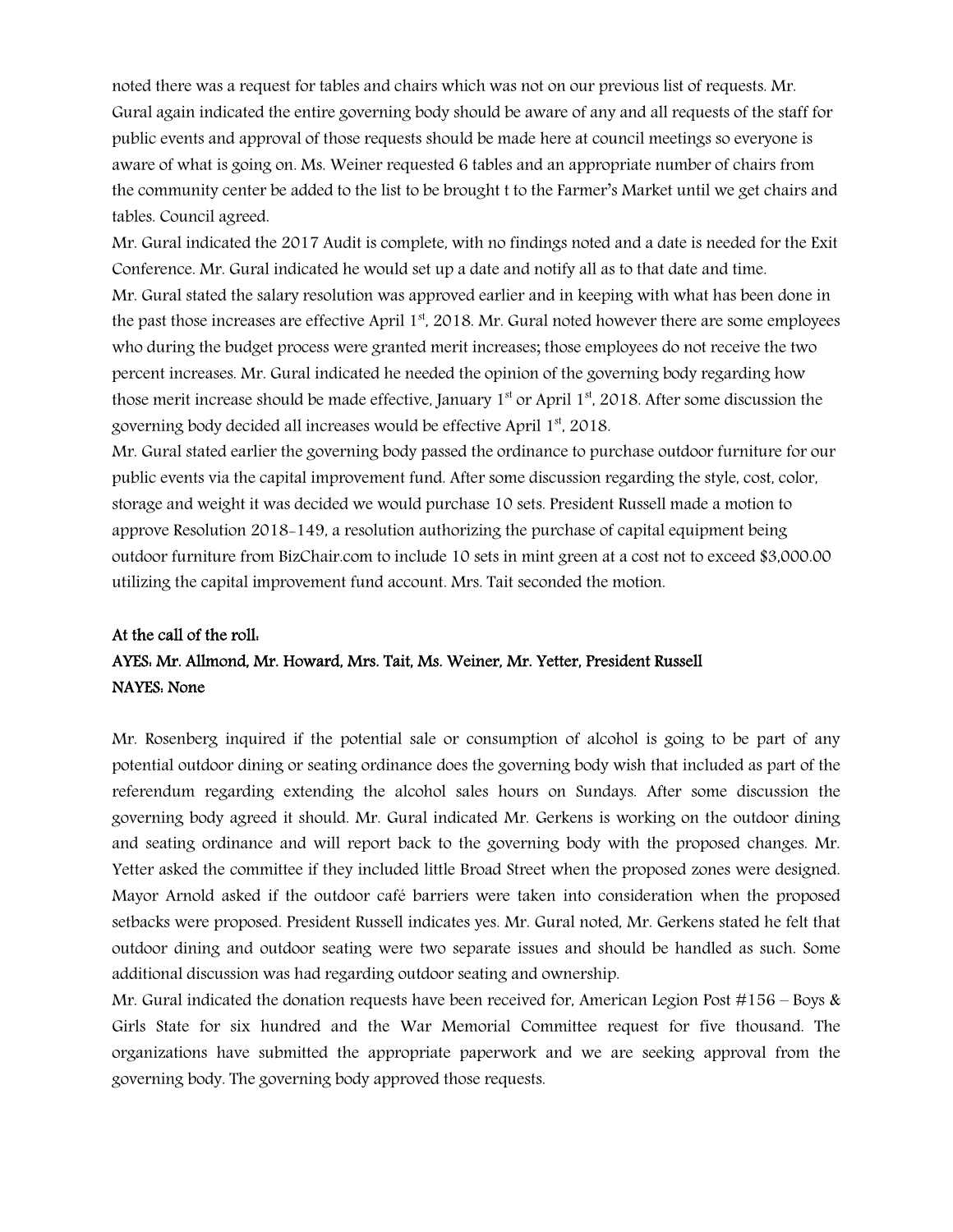#### OLD Business

Mr. Gural indicated the Legion Field Improvement Project and Block 24, Lot 1 & 2 Redevelopment Plan were updated earlier in the meeting.

Mr. Gural stated the marketing plan for Rt. 73 South redevelopment area was discussed at length with Mr. Rosenberg, Mr. Hogue and Mr. Brewer. Mr. Gural indicated two scenarios were look into, the RFP process and or hiring a broker. The broker process was determined would be very cumbersome as it would be hard to try to develop an interest in the area, because we don't own all the property; however the RFP process requesting developers, we would be asking the developers to give us their ideas for the potential redevelopment of the area and how to address ownership issues. Mr. Gural indicted the RFP process is the manner in which they are proceeding.

Mr. Gural stated previously was passed the Knox box ordinance, which requires business in our community to have Knox boxes installed for access of the fire department and the police department in the event of an emergency. Mr. Gural noted there had been some negative feedback regarding the cost of the boxes. Mr. Gural stated he spoke with Mr. Dreby and they reached out to the manufacturer to see if we could get a discount if we purchased a number of these units which we could then resell to the business owners at our cost. We were told we would have to purchase at least 25 units and the cost would be about \$7,800.00, less than the individual cost would be( about 100.00 dollar savings) however those funds were not inclusive in our budget. Mayor Arnold and Ms. Weiner asked if we could look into the joint purchase with Cinnaminson Township and Riverton Borough for those units as both municipalities have similar ordinances. Mr. Gural stated he would ask Mr. Dreby to look into it. Mr. Gural indicated he is looking into a couple of different programs for customer service training seminars. Mr., Gural noted all employees which deal with the public will be required to attend this training, additional information will be forthcoming.

Mr. Gural noted the final payment for Whirl Construction , the contractor of the Promenade was approved tonight however he is requesting the payment not be released until a conversation is have with the governing body in closed session and at that time the decision can be made whether to release the check or not.

### ADMINISTRATOR S REPORT

Mr. Gural stated a on the day of the public hearing Mr. Jonessen signed an agreement with terms indicating her would demolish the house and remove the cars.

Mr. Gural indicated the uncollectable taxes report was in your packet, it indicates a list of uncollectable taxes. We are happy to report there are none.

Mr. Gural indicated he sent letters to Santander Bank regarding the parking lot potential use and to Riverton Borough regarding the jetter use but has not heard back of either.

Mr. Gural stated the onsite inspection of the new ladder truck is July 11<sup>th</sup>, 2018 and shortly thereafter will be delivery.

Mr. Gural indicated he has not yet received the YMCA Summer Camp agreement, however is looking for it any day, when received it will be forwarded to the governing body.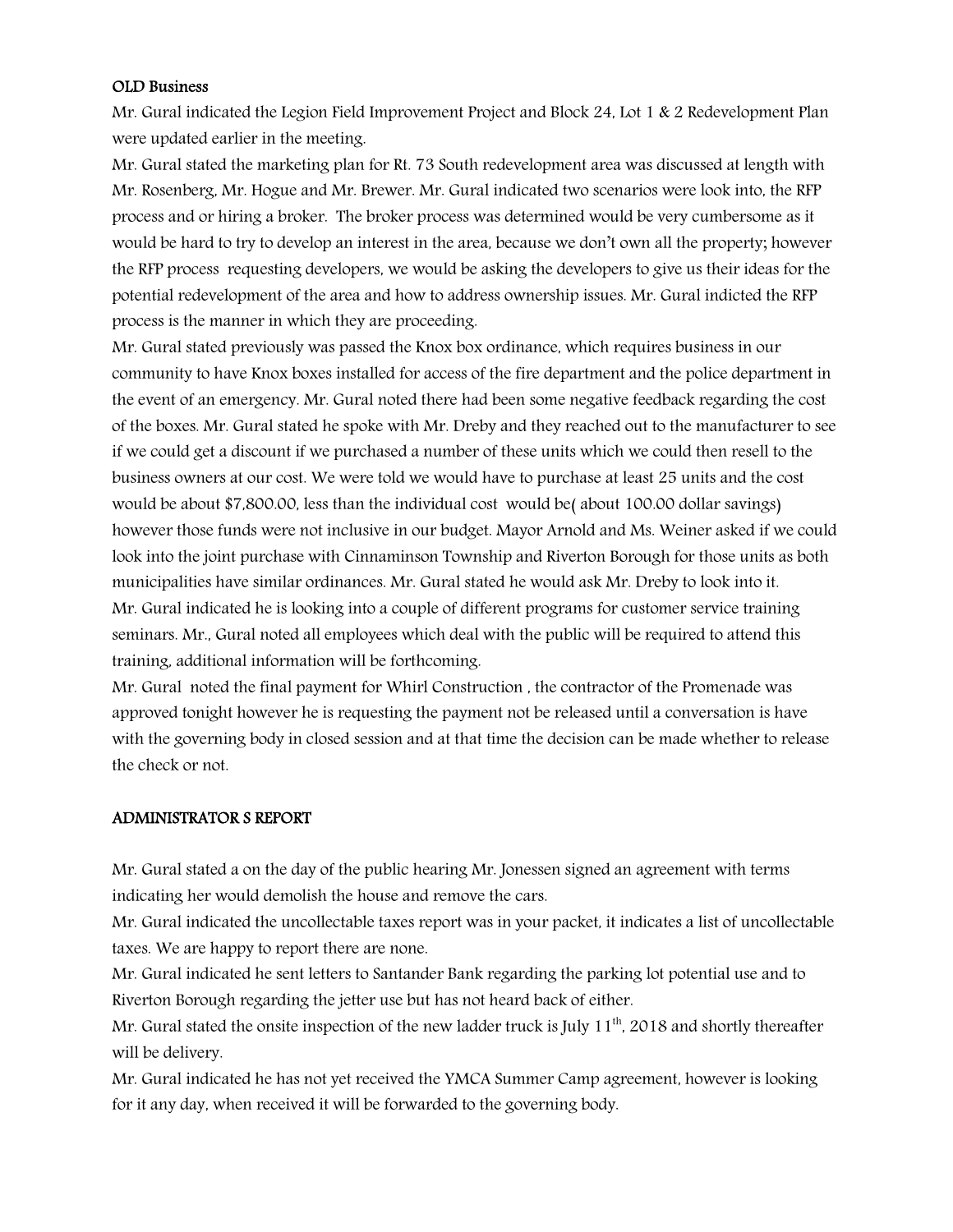Mr. Gural indicated the requirement for being able to work in the right of way around the railroad is an onsite safety class which is given in Camden. The class is free but is required by NJ Conrail to work in the right of way. Also required is our drug and alcohol policy, a flagman which we could supply and insurance, which is quite costly from a small businessman's perspective. Mr. Gural noted all staff of public works will be taking the class.

Mr. Gural stated the BURL CO JIF Quarterly Loss Ratio report is in everyone's mailbox for your reading. Chief Pearlman indicated the security camera project is almost complete; we are still waiting for the Ethel B Hardy Park and the Promenade Park to be connected to our internet. Chief Pearlman indicated the cameras have been useful in helping to solve some recent acts of vandalism and crimes.

Mr. Gural indicated the NJT/Bombardier Railroad tracks maintenance will be starting tonight. Mayor Arnold asked Mr. Rosenberg to look into whether or not the logos for the Farmer's Market and the Green Team should be registered.

Mr. Gural indicated the June  $4<sup>th</sup>$  council caucus meeting will begin at 6.30 PM not 7.00 PM and there will be no Redevelopment Agency meeting before it.

### COMMUNITY SPOTLIGHT

Mr. McElwee indicated the Memorial Day Celebration at the War Memorial will be held at 10:00 am on May 28<sup>th</sup>, 2018 and should it be raining it will be held in the Community Center.

Mayor Arnold indicted the Free Interfaith Event will be held at the Islamic Center of South Jersey on May 28<sup>th</sup>, 2018 at 6:45 pm.

Mayor Arnold indicated we attended and received the Sustainable Jersey Grant check and are ready to move forward.

Mayor Arnold indicated she attended the Mayor's Roundtable and was presented with a Legislation Resolution regarding her record and service to the Palmyra community during Women's History Month by Assemblywoman Carol Murphy.

Ms. Weiner stated the Palmyra High School Foundation For Educational Excellence applied and was awarded a grant for \$5,000.00 which they will be purchasing 24 chrome notebooks for the school. Mrs. Tait indicated the girls' softball team will be entering the third round of the playoffs.

### Mayor Arnold

Mayor indicated the Land Use Board met on May 16<sup>th</sup>, 2018 and granted final approval for sign variance for Dunkin Donuts on Rt. 73.

Mayor Arnold indicated she attended the Harbour Condo Association where they talked about some landscaping improvements, and vacancies. Mayor Arnold indicated a yard sale was scheduled for Saturday which some did not Sunday however additional information will be coming regarding the rescheduling of the event.

### COMMITTEE REPORTS

Mr. Howard – Youth and Recreation, Public Building, Grounds and Parks – Mr. Howard indicated the committee, our engineer, Mr. Gural and Pal/Riv AA will be meeting at 9:00 am on Wednesday, regarding our fields and the maintenance and upkeep of those fields.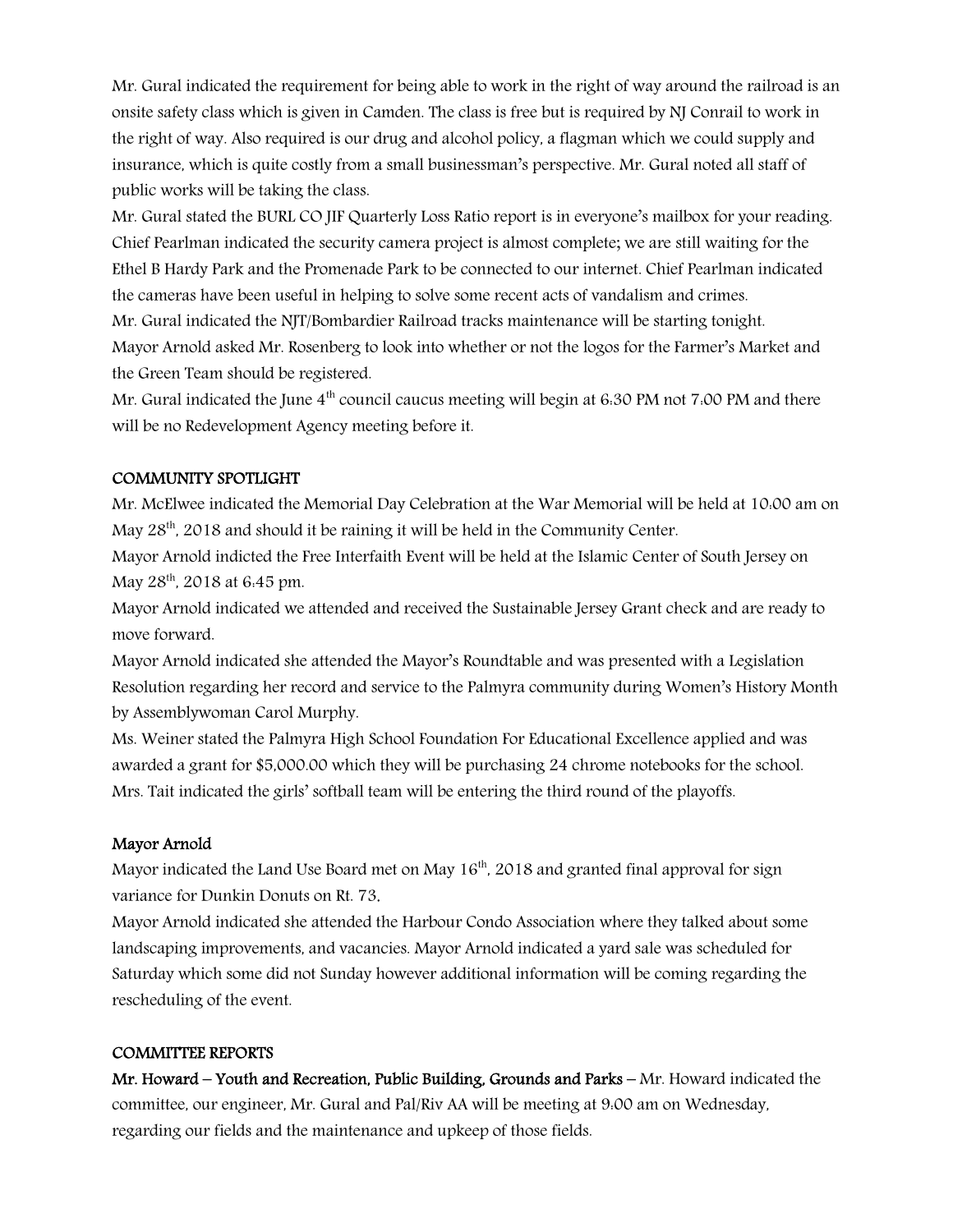Mrs. Tait – Public Safety Director, Board of Education Liaison, and Public Events– Mrs. Tait indicated she attended the Board of Education meeting last week and they were trying to figure out how they were going to restructure the programing in the school. More information will be coming. Mrs. Tait thanked Mr. Gural for his efforts with Mr. Longo regarding the fields. Mrs. Tait stated the company which fixed the lip on the softball field did a fantastic job.

Ms. Weiner – Administration and Finance, Business and Community development, Homeowner Association – Ms. Weiner indicated the business and community development committee met and spoke about some issues regarding some businesses in town. Ms. Weiner stated the committee is still working on holiday lights for the downtown area and will be back with potential ideas at a later date. Ms. Weiner additionally noted the Farmer's Market is opening this Thursday and she hopes to see everyone out and enjoying the market.

Mr. Allmond –Communications and Public Relations Committee- Mr. Almond stated the communications committee is focusing on the next issue of the Borough Newsletter.

Mr. Yetter – Public Works, Redevelopment and Negotiations – Mr. Yetter indicated he intended to spend \$3,100.00 for the summer concert series, which included one band playing for free. Mr. Yetter indicated the public works committee met and covered everything which needed to be done for the Memorial Day Celebration and Mr. Haines explained the new pothole repairing process. Mr. Yetter noted the Green Team met and had a demonstration from Rutgers regarding mosquito control. Mr. Yetter indicated they are looking at a way to get that information into the hands of the public. Mr. Yetter stated he met with Chief Pearlman about the no smoking ordinance and they would like to set up a meeting with Mr. Rosenberg to further discuss that ordinance. Mayor Arnold indicated public works beginning with Wednesday will be open until 6:30 pm.

President Russell – Construction, Housing and Code Enforcement Committee- President Russell noted the shade tree committee notes some trees have been planted. President Russell indicated the construction committee met and is looking at a way to put out some sort of communication regarding what need to be done for a new business. President Russell stated the committee is focusing on the outdoor seating codes at this time. President Russell noted that the committee is also looking at the vacant and abandon property ordinance. President Russell stated our code enforcement is doing a great job.

### PUBLIC COMMENT

Mayor Arnold asked for a motion to open the Public Portion. President Russell made a motion to open the public portion for comments. Mr. Yetter second the motion.

#### All members present voted in favor of the motion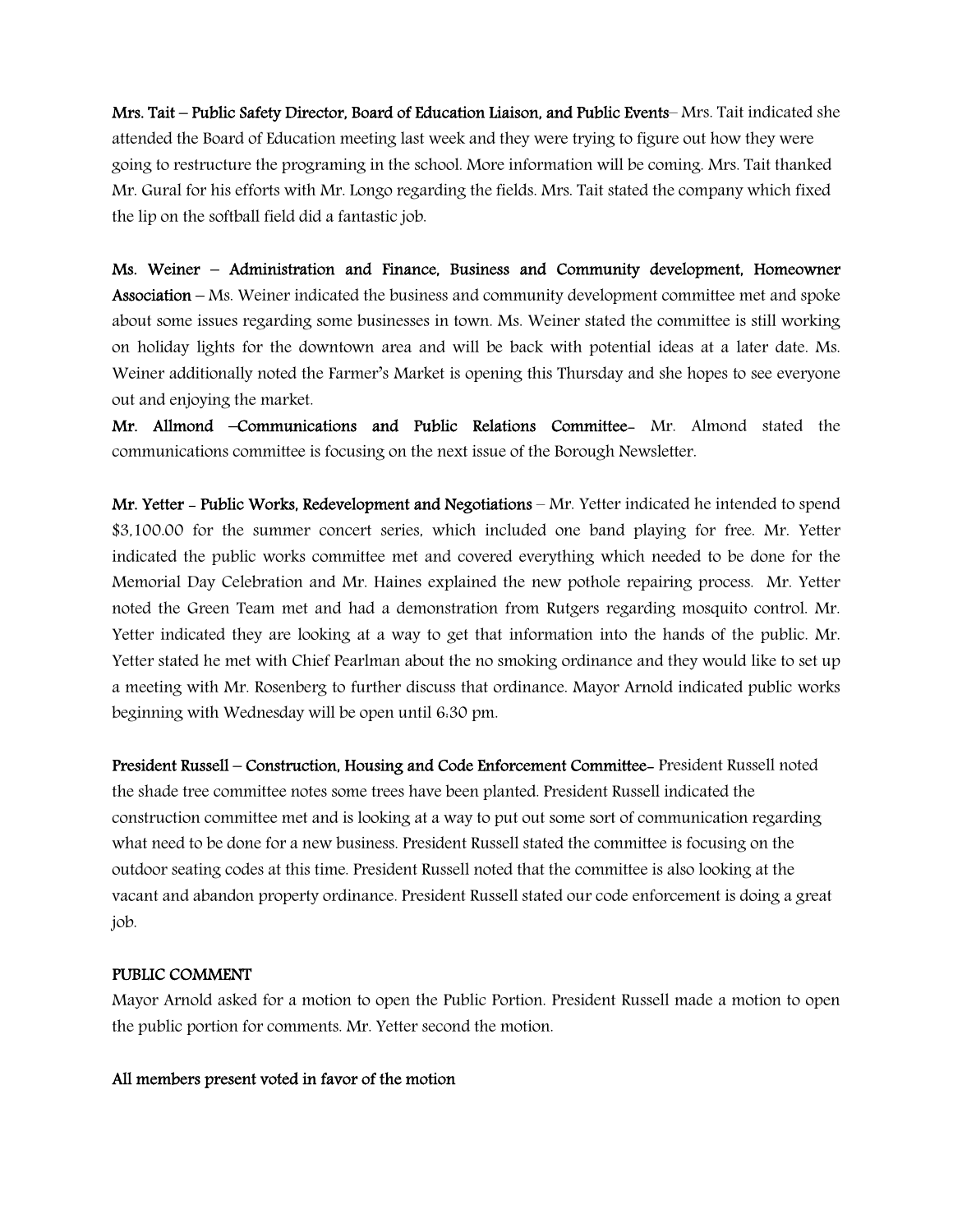Mrs. Furrer – Harbour Drive – Mrs. Furrue asked if the governing body hires and attorney to look into this ethics matter would we the taxpayers have to pay for an attorney for the Mayor as well. Mr. Rosenberg explained if it were decided charges were to be brought up against the Mayor for some sort of ethical violation, yes the Mayor could request that the cost for an attorney to represent her become the liability of the Borough. Mrs. Furrer inquired is there not as manner in place with the State of New Jersey to investigate and resolve matters of this kind, which bear no cost to the tarpapers. Mr. Rosenberg explained there could be by ordinance a local ethics board which we do not have or the default is to utilize the Department of Community Affairs which is triggered by a formal inquiry, meaning someone would write to the DCA and explain that they believe there is an issue and ask them to render an opinion. Mrs. Furrer asked it that service was free. Mr. Rosenberg indicated it was. Mrs. Furrer asked council why that was not being considered, as it would save taxpayer monies.

Mr. McElwee – Columbia Avenue- Mr. McElwee asked if we received the letter from PSE&G regarding 703 Pennsylvania Ave and if would hold up the demolition of the building. Mr. Gural stated Mr. Lunneman spoke with PSE&G and they have assured us that the power has been turned off to the building and will confirm in writing. Mr. Gural stated that will not holdup anything and we are expecting the building to be demolished within the time frame agreed. Mr. McElwee stated that many years ago when Curran's was Mitchells the owner tried a Saturday brunch and within 3 weeks he stopped because no one came. Mr. McElwee stated he was not for or against it but the owner should have been here tonight to explain his desires. Ms. Weiner indicated the gentleman is on the school board and their meeting was also tonight. Mr. McElwee stated this effects his business and he should have been here.

Mr. Adams – Temple Blvd. Mr. Adams stated he had a conversation with Chief Perlman earlier tonight and he knows progress is being made regarding the signage on Temple Blvd and the surrounding areas. Mr. Adams indicated he had a friend who works for the Borough of Riverton and the document regarding the shared service is being taken to their next meeting. Mr. Adams also noted the knox box ordinance has been in effect in Cinnaminson for the last three years. Mr. Adams stated he had the opportunity the drive three couples to the prom and then take them to the post prom event where he had the opportunity the watch Officer Kendall in action and wanted council to know Officer Kendal certainly is a professional with his job. Mr. Adams noted his granddaughter indicated she sure felt safe with his presence. Mr. Adams noted he greeted and talked to every child coming and going from the prom and he did an excellent job.

Mrs. Norwicki – Morgan Avenue – Mrs. Norwicki stated usually it's the leader at the top which determines the quality of the people underneath them. Mrs. Nowicki stated Palmyra has been really lucky with Police Chiefs from Chief Flournoy, Fow, Dreby and Chief Pearlman we have had and have great Police Chiefs.

**Mrs. Jones – 5<sup>th</sup> Street –** Mrs. Jones stated that during their senior meeting a lady brought a chicken to our meeting. Mrs. Jones stated when she was younger we were allowed to have chickens, ducks and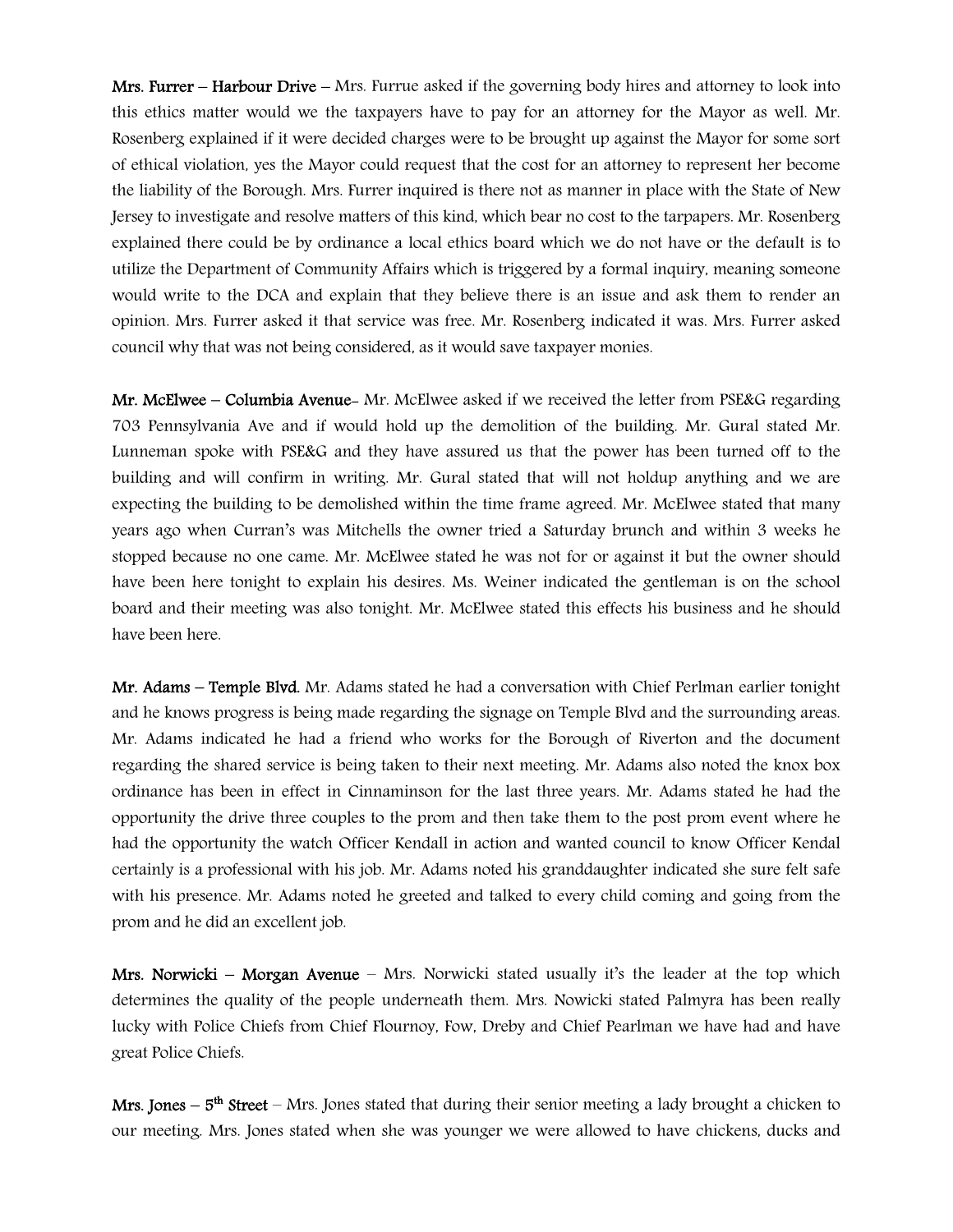rabbits and then those animals were prohibited. Mrs. Jones inquired if chickens were being brought back into Palmyra. Mrs. Jones indicated the presentation was excellent however she did not believe the seniors would be going out to raise chickens. Mayor Arnold asked if the chicken was brought into the community center. Mrs. Jones indicated yes. Mrs. Jones inquired about the tables and chairs being bought by the borough, asking a better price could not be obtained for 10 of the tables and chairs sets. Mrs. Jones indicted the Farmer's market was established to highlight the local farmers and introduce them to the community and foster healthy eating as well as supporting our local farmers and businesses. Mrs. Jones noted there are no local farmers at the Farmers Market. Mrs. Jones stated the Farmers Market should also be called the Borough of Palmyra's Farmers Market, and this is something which should be looked at. Mrs. Jones asked why doesn't the food trucks pay a fee to sell their products, the market also looks like a truck enterprise more than a fresh produce market. Ms. Weiner indicted we have reached out to Taylor's Farm, Lew's, Hunters and the local guys however they have indicated they don't have the manpower to do this, Taylor's Farm has indicated that they may be coming in the future but will not be here on opening day. Ms. Weiner indicated we also try to have at least two produce vendors. Ms. Weiner also stated when we began this market she wanted to charge every vendor \$10.00 fee, however the Mayor was not interested as she felt it would be too much administratively to process those payments. Mrs. Jones stated she felt it should be more than \$10.00. Mayor Arnold stated what was originally proposed was \$5.00 for local business and \$10.00 for anyone else and the processing of those fees would cost more than the fees being charged. Mayor Arnold also stated it the beginning it was stated that we were not going to compete with our local business so she felt were should not have food trucks at the market which compete with our local business.

Mrs. Bullock – Arch Street – Mrs. Bullock inquired if having chickens or livestock is still an issue in the Borough. Mayor Arnold stated not that she knew of currently and she was unaware that a chicken was brought into the community center as chickens as not permitted in the Borough and livestock or animals are not permitted in the community center. Mayor Arnold asked were chickens being proposed in the Borough at that meeting. Mrs. Bullock inquired if raising chickens has been an issue brought to council in the last six months. Mayor Arnold and Ms. Weiner answered not in the last six months but the issues has been presents before.

Mrs. Holloway – Broad Street – Mrs. Holloway stated she would like to commend the six people who vote as you are all on one accord, normally when the board votes there is a nay or opposing position but you all are all together. Mrs. Holloway asked Mr. Rosenberg if there was any way you can find out if the ethics charges are valid so taxpayer dollars are not spent if this is not unethical. Mr. Rosenberg indicated he could not, as you are asking him to consider whether his boss did something which was improper or unethical. Mr. Rosenberg indicated he was not comfortable with that task, as someone could come back and say he said this or that because he wanted to be reappointed again. Mr. Rosenberg again noted that if anyone had a concern regarding whether something was ethical or unethical they can take it to the State of New Jersey Dept. of Community Affairs, for free, have it investigated and have them made a determination. Mrs. Holloway asked if that only applied to the Mayor. Mr. Rosenberg stated that applies to anyone, anyone can ask for an investigation. Mrs. Holloway asked where are the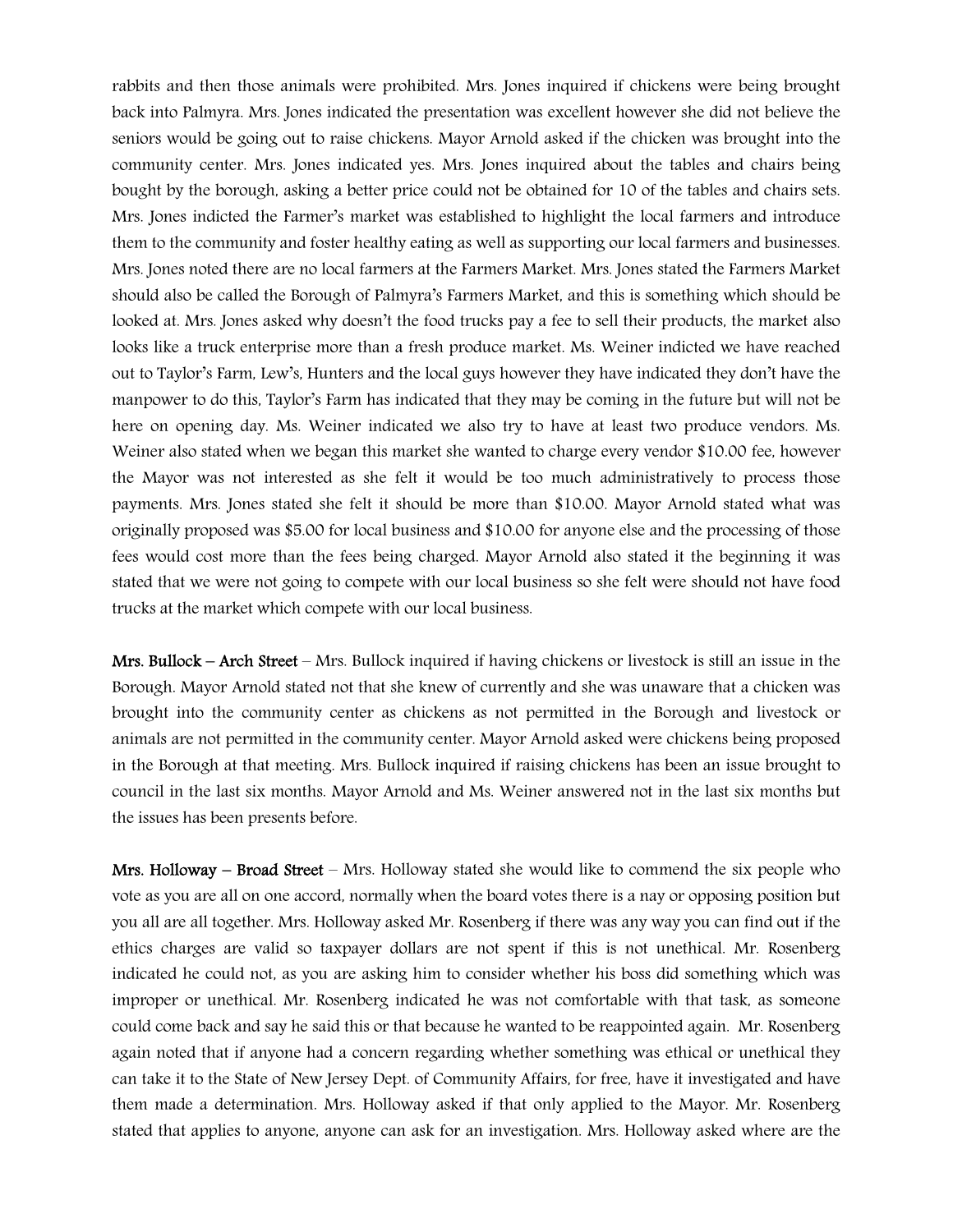tables and chairs going to be placed. Mayor Arnold indicated the committee is considering tables and chairs in front of establishments, the committee has designed zones and different things would be allowed in different zones. Mrs. Holloway stated at the last meeting she attended she remembered something about tables and benches which was tried and there were a lot of problems with it. Mayor Arnold indicated they were speaking about a bench which was donated to the Borough, which was placed on Broad Street in front of some of their business which we got so many complaints, we had to relocate it away front the front of the businesses. Mayor Arnold indicated the establishments would pay for their own tables and chairs and they would have to be removed every night. Mrs. Holloway asked if the Borough would be considering some of the old proposals which were presented in the past. Mayor Arnold indicated everything is going to be considered. Mrs. Holloway stated the school presented a proposal for an athletic complex which was a wonderful idea, would it have to be presented again. Mr. Gural stated the school presented a sports complex however there was no one to build it. Mr. Gural noted that was an idea, what were are looking for is an proposal and the ability to complete the proposal presented, meaning a developer would present a proposal if accepted by council he would design, construct, complete and lease/rent if need be, the project with his own funding. Mayor Arnold again noted we will be looking at everything.

**Mrs. Roy –**  $2<sup>nd</sup>$  **Street-** Mrs. Roy stated she wanted council to rethink this investigation regarding the Mayor. Mrs. Roy indicated if in your position you have the ability to receive the information you are seeking for free you should, any information you get for free which can be pass on she would like to have. Mrs. Roy stated if the information you are seeking you cannot get for free then a cap needs to be placed on how much taxpayer money you are going to spend. Mrs. Roy stated think about what you are about to do, when you put a person's charter in question you could be looking at defamation of charter and you could be sued. Mrs. Roy stated that this nonsense needs to stop, all the pettiness need to stop. Mrs. Roy stated she use to come to every meeting but stopped coming because there was just too much nonsense going on. Mrs. Roy stated if you start to think and really start to work on things she might just show up at the meetings again so she can relay the information back to those who can't.

Mrs. Washington – Legion Avenue – Mrs. Washington indicated there is a pothole in front of her home which when hit throws rocks onto her lawn. Mrs. Washington noted the other side of the street was paved and a concrete trench was done, Mrs. Washington asked why the other side of the street was not done accordingly. Mr. Gural noted he would have someone out to look at it tomorrow. Mrs. Washington stated when she came in there was conversation regarding ethics and the Mayor; and yes a lot of this is very petty and needs to stop. Mrs. Washington asked why she had to call the police regarding strange people with tinted windows park outside her home and why do people stop her child on the street and asked them where they live. Mrs. Washington indicated she thinks it's all because my brother Mr. Howard resides with her at 501 Legion Avenue. Mrs. Washington stated the pettiness need to stop.

**Mrs. Jones – 5<sup>th</sup> Street –** Mrs. Jones stated she stop Mrs. Washington's child and asked where he lived as she was unaware that he was her child. A conversation was had between Mrs. Washington and Mrs. Jones. Mrs. Jones then stated when you live someplace you should know who lives on you block. Mrs.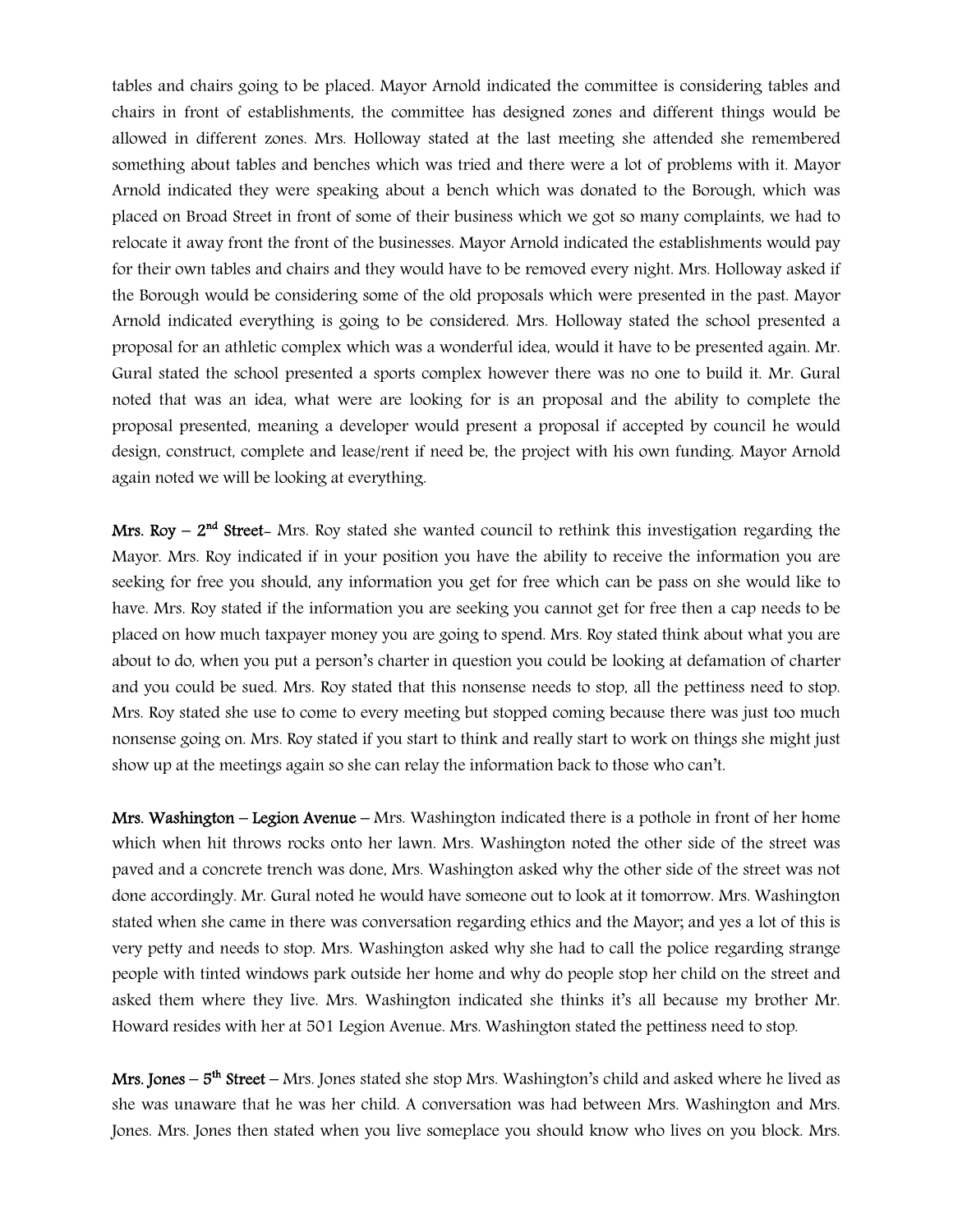Jones noted she does this with all the children she sees on her block in an efforts to meet and introduce herself to them as well. Mrs. Jones apologized to Mrs. Washington if Mrs. Washington felt disrespected or threatened in any way.

A conversation then ensued between Mrs. Washington and Mrs. Jones. Mayor Arnold indicated this was not the forum for that conversation.

Mrs. Rix – Harbour Drive – Mrs. Rix asked Borough Council if they would be giving a public apology to the Mayor if they find the accusations to be untrue and there is no ethical violation. Mr. Howard stated Council was trying to learn what is ethical and what is not and does not feel an apology is needed. Mr. Yetter indicated you should read the minutes from the last meeting regarding the conversations had regarding this issue. Mr.Yetter indicated this is frustrating.

Ms. Harris – Legion Avenue –Ms. Harris stated this community should appreciate that you have a governing body who when they do not know something, will take the necessary steps to find out. Ms. Harris indicated the Mayor has not been accused of anything, council is taking the steps to find out if something which she did was ethical or not. Ms. Harris stated what she has been hearing is how, and ways to improve this town but what is being seen from this view is a mess a lot of bickering at the table and a lot of bickering in these seats. Ms. Harris stated if you are really concern with making this a better community, perhaps everyone should take a look at themselves and how they are behaving in public. "This is supposed to be a community and this is not the way a community acts."

Mrs. Shea- Harbour Drive –Mrs. Shea indicated this ethics thing just keeps going on and on to the determent of the community. Mrs. Shea indicated you should get an answer and move on to the business of the community.

No one else from the public wishing to be heard, President Russell made a motion to close the public portion, Mrs. Tait second the motion.

### All members present voted in favor of the motion.

### MAYOR AND COUNCIL COMMENTS

Gina Tait had stated everyone should enjoy the upcoming holiday weekend and thanked all for their service.

Brandon Allmond had no comment

Lewis Yetter indicated he wanted everyone to understand what was being asked for regarding extending the alcoholic beverage sales hours. Mr. Yetter indicated the referendum was a good thought. Mr. Yetter stated nothing is written in stone, it can always be changed. Mr. Yetter indicated someone really rallied the troops tonight and he wished everyone would come all the time not just on some occasions so everyone would be informed and everyone would know what's going on.

Mr. Howard indicated all should have a good holiday weekend and stay safe.

Mindie Weiner noted she like the way Mr. Yetter put it when speaking about extending the alcoholic beverage sale hours, and if it was given a chance it could be a positive thing. Ms. Weiner indicated she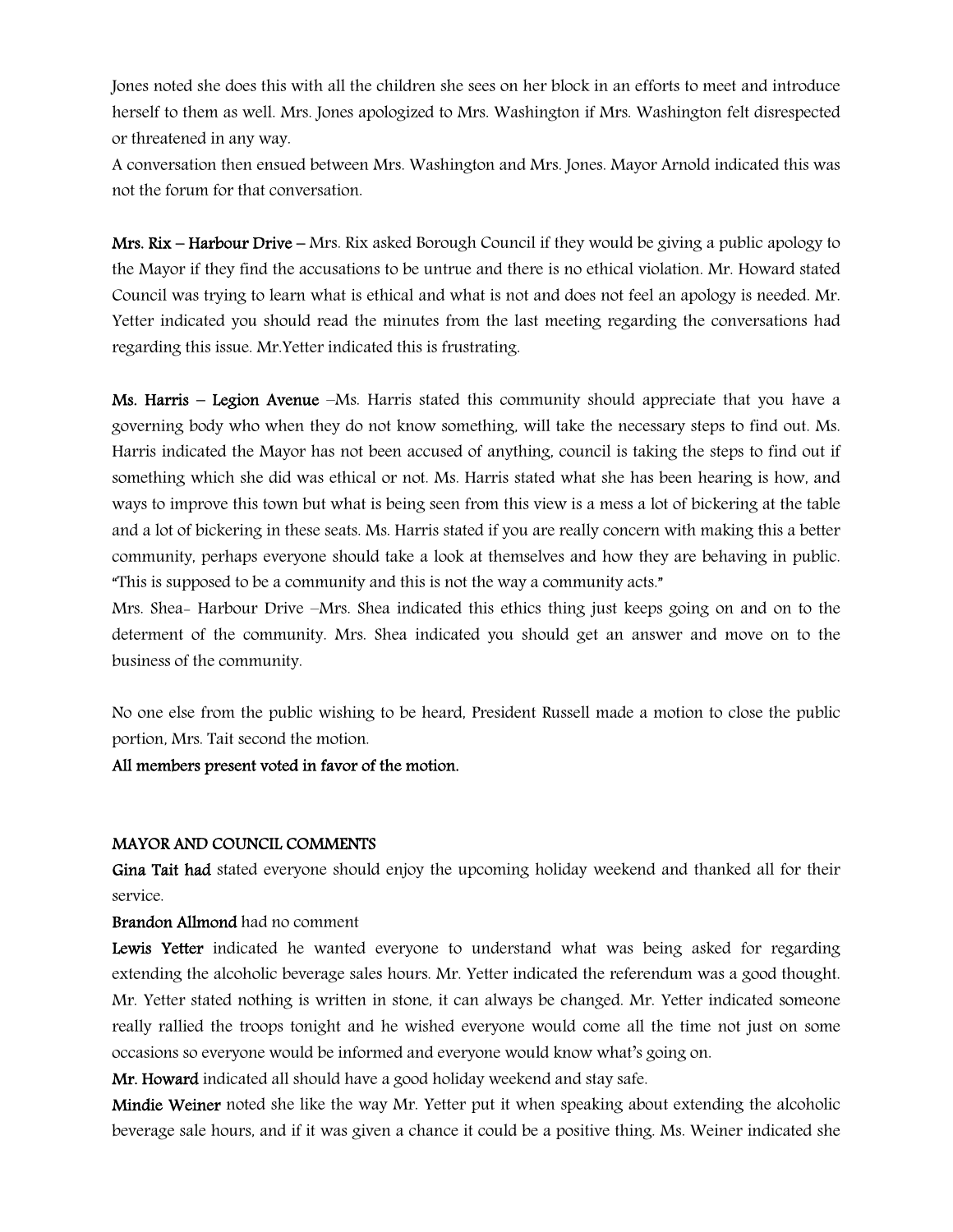was out in the community shopping and was pleasantly surprised that Schwering's had made special mention of Palmyra Day and they indicated they had received a thank-you note from the Borough of Palmyra regarding the gift giveaway donation which they made to the Borough to be given away for signing up for email notifications from the Borough of liking our page on Facebook which they have never received from anywhere else where they had given a donation. Ms. Weiner thanked everyone for their efforts on that project and especially thanked Tangy and Marie for their efforts.

President Russell stated there was a lot to reflect on from this evening. President Russell indicated everyone on the dais is trying to make this a better town that it already is. We don't like what the center of town looks like we want positive things happening. President Russell stated disappointed that the focus is not on the positive it is only on two issues. President Russell noted the Farmer's Market did not exists two years ago and last year brought more people together, the movie night coming back and am excited to see how it grows this year, and also the Summer concerts which have been a n ongoing thing. President Russell stated she would like to focus on the positive. President Russell thanked those who have given their lives and service to us indicating that's what this upcoming Monday is all about. Mayor Arnold thanked everyone for coming and their participation tonight. Mayor Arnold asked that

they keep coming and indicated we (meaning her and council) would get better she also reminded everyone to be good neighbors and be kind to one another.

Mayor Arnold then inquired of Mr. Gural and Mr. Rosenberg if there was anything for closed session. Mr. Gural stated there are some matters which need to be discussed regarding litigation, negotiations, and contracts. Mr. Gural also noted action may be taken after the closed session meeting.

Mayor Arnold requested a motion to exclude the public from certain meetings pursuant to section 8 of the Open Public Meeting Act C. 231 P.L. 1075 in regards to Litigation, negotiations and contracts.

Mayor Arnold asked for a motion to approve Resolution 2018–150. President Russell made a motion to approve Resolution 2018-150, Resolution Excluding the Public from Certain Meetings pursuant to section 89 of the Open Public Meeting Act C. 231 P.L. 1975 regarding Litigation Negotiations and Contracts. Mr. Yetter second the motion.

At the call of the roll, the vote was: AYES: Mr. Allmond, Mr. Howard, Mrs. Tait, Ms. Weiner, Mr. Yetter, President Russell NAYES: None Resolution 2018-150 is approved

Borough Council went into closed session at 10:48 pm

President Russell made a motion to open to the public. Mr. Yetter second the motion. At the call of the roll, the vote was: All voted in favor